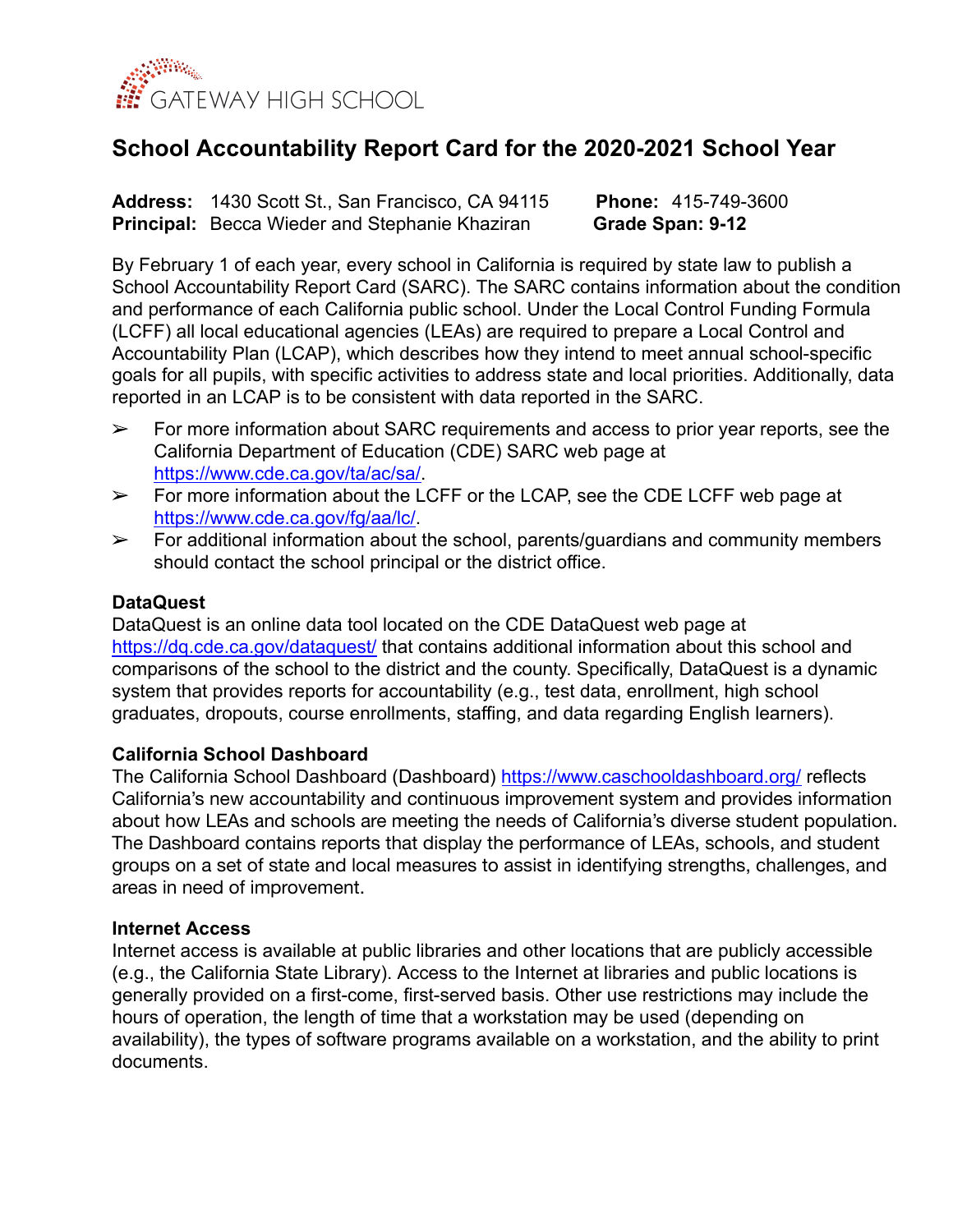#### **About This School 21-22 District Contact Information**

| $\blacksquare$ $\blacksquare$ $\blacksquare$ $\blacksquare$ $\blacksquare$ $\blacksquare$ $\blacksquare$ $\blacksquare$ $\blacksquare$ $\blacksquare$ $\blacksquare$ $\blacksquare$ $\blacksquare$ $\blacksquare$ $\blacksquare$ $\blacksquare$ $\blacksquare$ $\blacksquare$ $\blacksquare$ $\blacksquare$ $\blacksquare$ $\blacksquare$ $\blacksquare$ $\blacksquare$ $\blacksquare$ $\blacksquare$ $\blacksquare$ $\blacksquare$ $\blacksquare$ $\blacksquare$ $\blacksquare$ $\blacks$ |                                 |
|--------------------------------------------------------------------------------------------------------------------------------------------------------------------------------------------------------------------------------------------------------------------------------------------------------------------------------------------------------------------------------------------------------------------------------------------------------------------------------------------|---------------------------------|
| <b>Entity</b>                                                                                                                                                                                                                                                                                                                                                                                                                                                                              | <b>Contact Information</b>      |
| <b>District Name</b>                                                                                                                                                                                                                                                                                                                                                                                                                                                                       | <b>Gateway Public Schools</b>   |
| <b>Phone Number</b>                                                                                                                                                                                                                                                                                                                                                                                                                                                                        | 415-749-3600                    |
| <b>Superintendent</b>                                                                                                                                                                                                                                                                                                                                                                                                                                                                      | <b>Sharon Olken</b>             |
| <b>Email Address</b>                                                                                                                                                                                                                                                                                                                                                                                                                                                                       | solken@gatewaypublicschools.org |
| <b>Website</b>                                                                                                                                                                                                                                                                                                                                                                                                                                                                             | gatewaypublicschools.org        |

# **21-22 School Contact Information**

| <b>Entity</b>                            | <b>Contact Information</b>                         |  |  |  |
|------------------------------------------|----------------------------------------------------|--|--|--|
| <b>School Name</b>                       | <b>Gateway High School</b>                         |  |  |  |
| <b>Street</b>                            | 1430 Scott St                                      |  |  |  |
| City, State, Zip                         | San Francisco, CA 94115                            |  |  |  |
| <b>Phone Number</b>                      | 415-749-3600                                       |  |  |  |
| <b>Principal</b>                         | Rebecca Wieder and Stephanie Khaziran              |  |  |  |
| <b>Email Address</b>                     | bwieder@gatewayhigh.org, skhaziran@gatewayhigh.org |  |  |  |
| Website                                  | gatewaypublicschools.org/ghs                       |  |  |  |
| <b>County-District-School (CDS) Code</b> | 3868478-3830437-0141                               |  |  |  |

## **20-21 Student Enrollment by Grade Level (School Year 2020–2021)**

| <b>Grade Level</b>      | <b>Number of Students</b> |
|-------------------------|---------------------------|
| Grade 9                 | 137                       |
| Grade 10                | 132                       |
| Grade 11                | 121                       |
| Grade 12                | 120                       |
| <b>Total Enrollment</b> | 510                       |

# **20-21 Student Enrollment by Student Group (School Year 2020–2021)**

| <b>Student Group</b>                   | <b>Percent of Total Enrollment</b> |
|----------------------------------------|------------------------------------|
| Female                                 | 49%                                |
| <b>Male</b>                            | 51%                                |
| <b>Non-Binary</b>                      | 0%                                 |
| American Indian or Alaska Native       | 1%                                 |
| Asian                                  | 16%                                |
| <b>Black or African American</b>       | 12%                                |
| <b>Filipino</b>                        | 1%                                 |
| <b>Hispanic or Latino</b>              | 38%                                |
| Native Hawaiian or Pacific Islander    | $0\%$                              |
| <b>Two or More Races</b>               | 11%                                |
| White                                  | 21%                                |
| <b>English Learners</b>                | 7%                                 |
| <b>Foster Youth</b>                    | $0\%$                              |
| <b>Homeless</b>                        | $0\%$                              |
| <b>Migrant</b>                         | $0\%$                              |
| <b>Socioeconomically Disadvantaged</b> | 47%                                |
| <b>Students with Disabilities</b>      | 19%                                |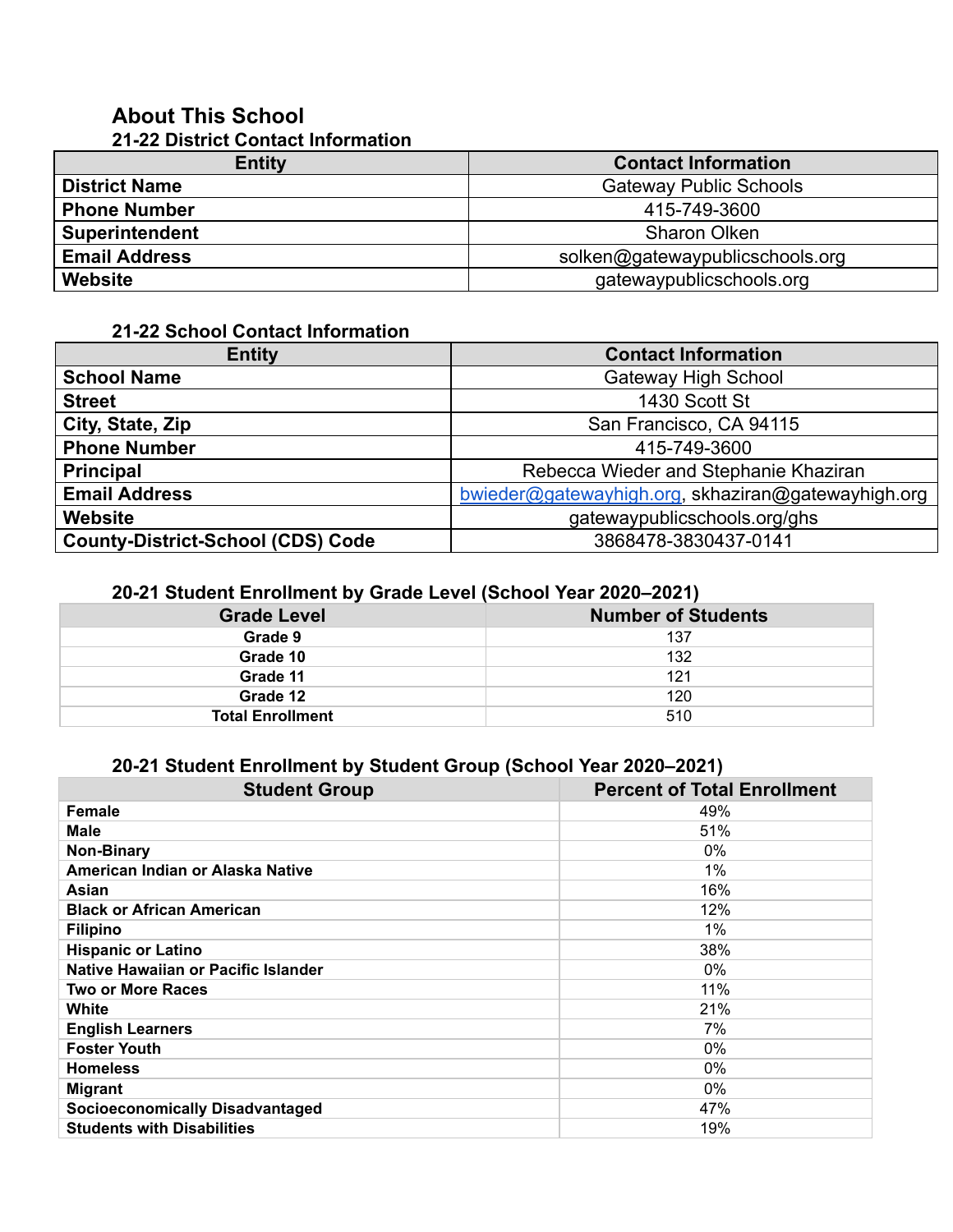### **21-22 School Description and Mission Statement**

Gateway Public Schools' mission is to prepare a broad range of learners for success in college and beyond. As model public charter schools, we are committed to serving a student body that reflects the diversity of San Francisco including a special emphasis on students with diagnosed learning disabilities, and helping each and every one of our students get into college and thrive. We believe that all students are capable of learning at high levels when schools pair high expectations and a school-wide understanding that students learn differently. At Gateway, we combine a rigorous academic program with an approach where the individual talents, strengths, and needs of our learners are identified and supported.

In addition to providing a high quality public education to our students, we seek to accomplish two important broader goals:

By ensuring that each of our students (more than 75% of whom are students of color, more than 40% are first-generation college-bound, and more than 25% have diagnosed learning disabilities) have post-secondary opportunities, we hope to help change the demographics of the college-bound population in San Francisco;

By serving as model public schools, we hope to demonstrate that public education can and does work for diverse learners, share our best practices, and, as such, serve as a change agent within the public sphere.

# **A. Conditions of Learning**

### **Quality, Currency, Availability of Textbooks and Other Instructional Materials (School Year 2021–2022)**

Gateway uses a range of instructional materials that map to the Common Core standards and state frameworks for each subject area. Most courses do not draw upon a single text or textbook, but rather pull from a variety of sources that allow for learners to access content and develop skills through a variety of means. Gateway provides sufficient copies of texts for all students to use in class and to take home. Appropriate science laboratory equipment is available for all laboratory science courses.

In addition, during distance learning and the 2020-2021 school year, Gateway implemented a variety of online instructional tools and instituted a 1:1 Chromebook program. This ensured that all Gateway students have access to a device to use at home or at school, as well as a variety of instructional materials that can be used at home or at school.

| <b>Subject</b>                | <b>Textbooks and Other</b><br><b>Instructional</b><br><b>Materials/year of Adoption</b> | <b>From Most</b><br><b>Recent</b><br><b>Adoption?</b> | <b>Percent Students</b><br><b>Lacking Own</b><br><b>Assigned Copy</b> |
|-------------------------------|-----------------------------------------------------------------------------------------|-------------------------------------------------------|-----------------------------------------------------------------------|
| <b>Reading/Language Arts</b>  | See narrative above                                                                     | Yes                                                   |                                                                       |
| <b>Mathematics</b>            | See narrative above                                                                     | Yes                                                   |                                                                       |
| <b>Science</b>                | See narrative above                                                                     | Yes                                                   |                                                                       |
| <b>History-Social Science</b> | See narrative above                                                                     | Yes                                                   |                                                                       |

### **Year and month in which the data were collected:**July 2020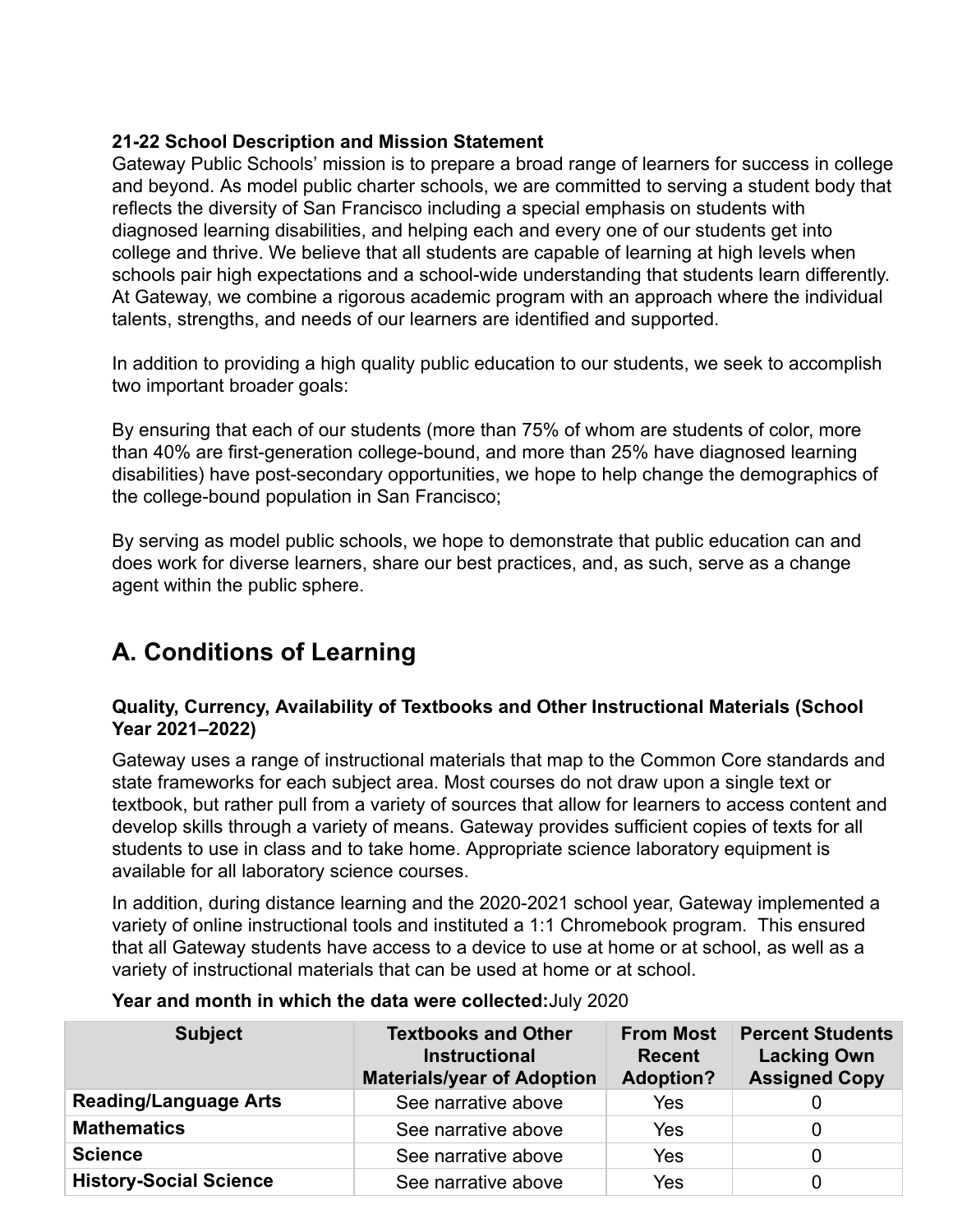| <b>Foreign Language</b>                                     | See narrative above | Yes |  |
|-------------------------------------------------------------|---------------------|-----|--|
| <b>Health</b>                                               | See narrative above | Yes |  |
| <b>Visual and Performing Arts</b>                           | See narrative above | Yes |  |
| <b>Science Laboratory</b><br><b>Equipment (grades 9-12)</b> | N/A                 | N/A |  |

Note: Cells with N/A values do not require data.

## **School Facility Conditions and Planned Improvements**

The Gateway High School site is in overall great condition. The site is provided by San Francisco Unified who has been a great partner in maintaining and improving the campus through the years. The most recent school wide renovations occurred in 2022 with ADA improvements. The site has also seen many area specific renovations including the addition of a fitness center, garden spaces and a 500 sq ft STEM space. Janitorial services thoroughly clean all classrooms, halls and restrooms nightly as well as throughout the day. Regular maintenance and inspections are performed weekly and as necessary.

# **School Facility Good Repair Status**

### *Year and month of the most recent FIT report:July 2021*

| <b>System Inspected</b>                                           | <b>Rate Good</b> |
|-------------------------------------------------------------------|------------------|
| Systems: Gas Leaks, Mechanical/HVAC, Sewer                        | X                |
| <b>Interior: Interior Surfaces</b>                                | X                |
| <b>Cleanliness: Overall Cleanliness, Pest/ Vermin Infestation</b> | X                |
| <b>Electrical: Electrical</b>                                     | X                |
| <b>Restrooms/Fountains: Restrooms, Sinks/ Fountains</b>           | X                |
| <b>Safety: Fire Safety, Hazardous Materials</b>                   | X                |
| <b>Structural: Structural Damage, Roofs</b>                       | Χ                |
| External: Playground/School Grounds, Windows/ Doors/Gates/Fences  |                  |

### **Overall Facility Rate-** *Year and month of the most recent FIT report: July 20221*

| <b>Overall Rating</b> |      |      |      |
|-----------------------|------|------|------|
| <b>Exemplary</b>      | Good | Fair | Poor |
|                       |      |      |      |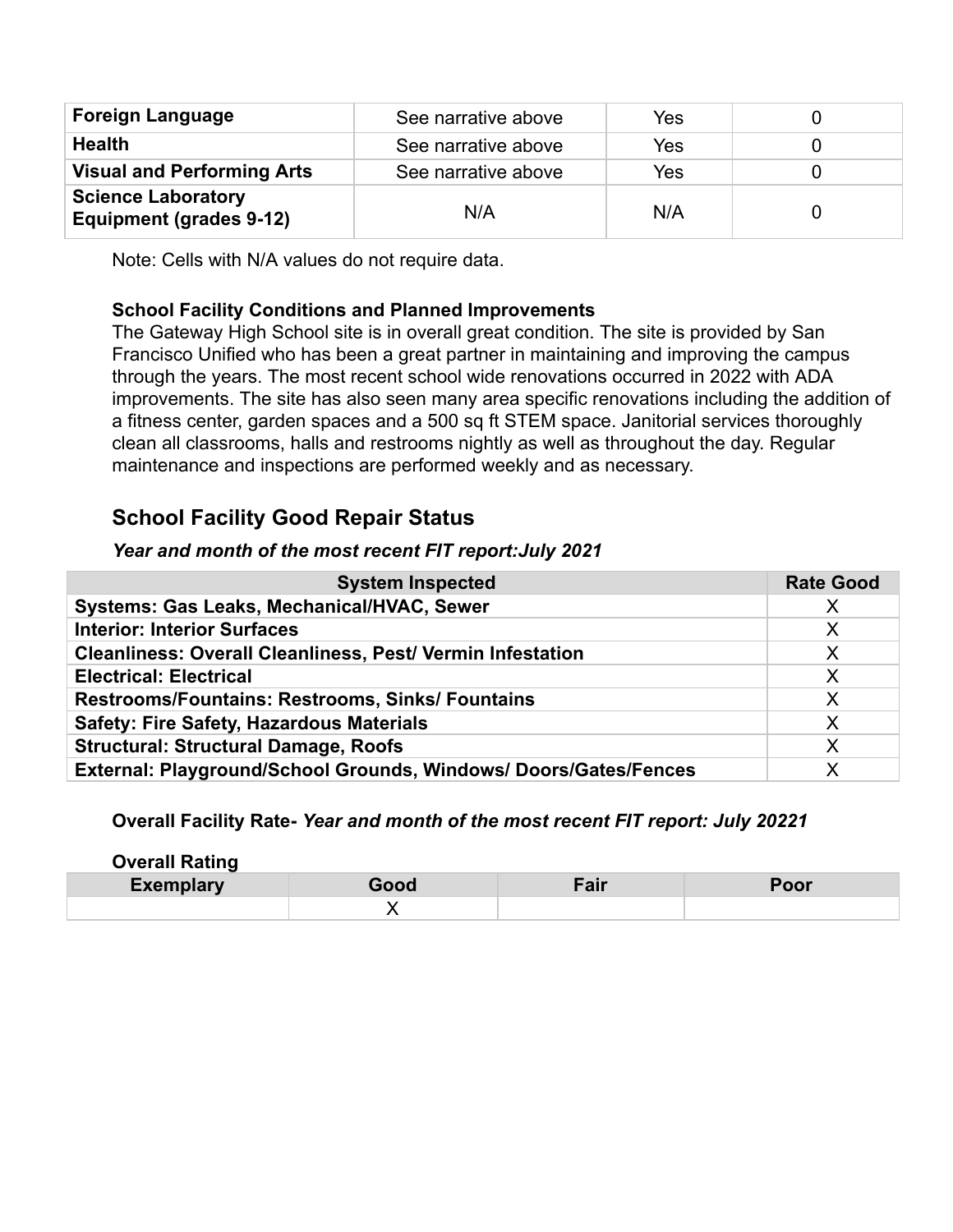# **A.Pupil Outcomes**

# **State Priority: Pupil Achievement**

The SARC provides the following information relevant to the State priority: Pupil Achievement (Priority 4):

● **Statewide assessments** (i.e., California Assessment of Student Performance and Progress [CAASPP] System includes the Smarter Balanced Summative Assessments for students in the general education population and the California Alternate Assessments [CAAs] for English language arts/literacy [ELA] and mathematics given in grades three through eight and grade eleven. Only eligible students may participate in the administration of the CAAs. CAAs items are aligned with alternate achievement standards, which are linked with the Common Core State Standards [CCSS] for students with the most significant cognitive disabilities).

The CAASPP System encompasses the following assessments and student participation requirements:

- 1. **Smarter Balanced Summative Assessments and CAAs for ELA** in grades three through eight and grade eleven.
- 2. **Smarter Balanced Summative Assessments and CAAs for mathematics** in grades three through eight and grade eleven.
- 3. **California Science Test (CAST) and CAAs for Science** in grades five, eight, and once in high school (i.e., grade ten, eleven, or twelve).
- **SARC Reporting in the 2020–2021 School Year Only**

Where the most viable option, LEAs were required to administer the statewide summative assessments for ELA and mathematics. Where a statewide summative assessment was not the most viable option for the LEA (or for one or more grade-level[s] within the LEA) due to the pandemic, LEAs were allowed to report results from a different assessment that met the criteria established by the State Board of Education (SBE) on March 16, 2021. The assessments were required to be:

- o Aligned with CA CCSS for ELA and mathematics;
- o Available to students in grades 3 through 8, and grade 11; and
- o Uniformly administered across a grade, grade span, school, or district to all eligible students.
- **Options:** Note that the CAAs could only be administered in-person following health and safety requirements. If it was not viable for the LEA to administer the CAAs in person with health and safety guidelines in place, the LEA was directed to not administer the tests. There were no other assessment options available for the CAAs. Schools administered the Smarter Balanced Summative Assessments for ELA and mathematics, other assessments that meet the SBE criteria, or a combination of both, and they could only choose one of the following:
	- o Smarter Balanced ELA and mathematics summative assessments;
	- o Other assessments meeting the SBE criteria; or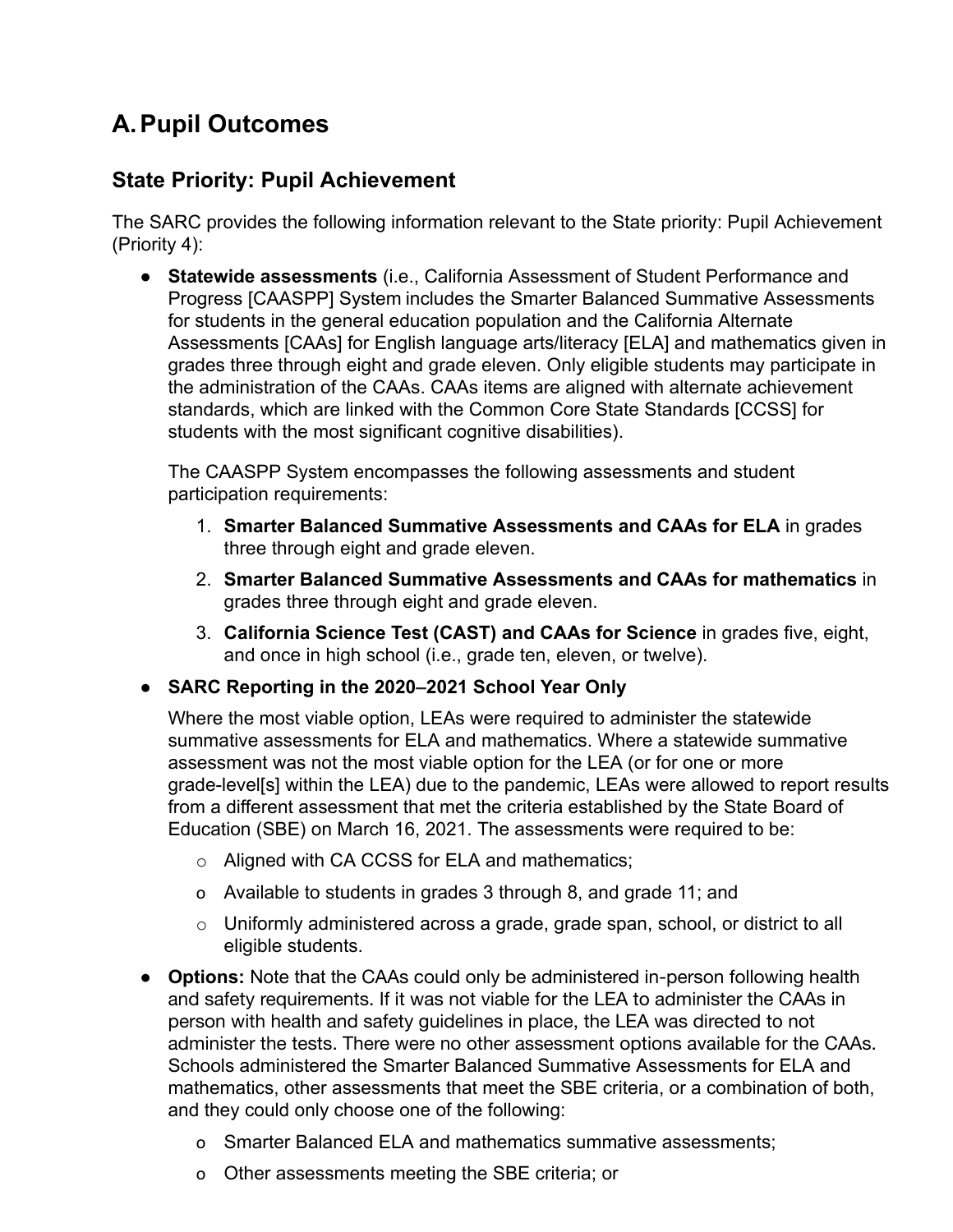- o Combination of Smarter Balanced ELA and mathematics summative assessments and other assessments.
- **College and Career Ready:** The percentage of students who have successfully completed courses that satisfy the requirements for entrance to the University of California and the California State University, or career technical education sequences or programs of study.

### **CAASPP Test Results in ELA and Mathematics for All Students Grades Three through Eight and Grade Eleven taking and completing a state-administered assessment**

| Percentage of Students Meeting or Exceeding the State Standard                          |                            |                            |                              |                              |                           |                           |  |
|-----------------------------------------------------------------------------------------|----------------------------|----------------------------|------------------------------|------------------------------|---------------------------|---------------------------|--|
| <b>Subject</b>                                                                          | <b>School</b><br>2019-2020 | <b>School</b><br>2020-2021 | <b>District</b><br>2019-2020 | <b>District</b><br>2020-2021 | <b>State</b><br>2019-2020 | <b>State</b><br>2020-2021 |  |
| <b>English Language</b><br><b>Arts/Literacy</b><br>$\left($ grades 3-8 and 11 $\right)$ | N/A                        | N/A                        | N/A                          | N/A                          | N/A                       | N/A                       |  |
| <b>Mathematics</b><br>$\left($ grades 3-8 and 11)                                       | N/A                        | N/A                        | N/A                          | N/A                          | N/A                       | N/A                       |  |

# **Percentage of Students Meeting or Exceeding the State Standard**

Note: The 2019–2020 data cells with N/A values indicate that the 2019–2020 data are not available due to the COVID-19 pandemic and resulting summative test suspension. The Executive Order N-30-20 was issued which waived the assessment, accountability, and reporting requirements for the 2019–2020 school year.

Note: The 2020–2021 data cells have N/A values because these data are not comparable to other year data due to the COVID-19 pandemic during the 2020–2021 school year. Where the CAASPP assessments in ELA and/or mathematics is not the most viable option, the LEAs were allowed to administer local assessments. Therefore, the 2020–2021 data between school years for the school, district, state are not an accurate comparison. As such, it is inappropriate to compare results of the 2020–2021 school year to other school years.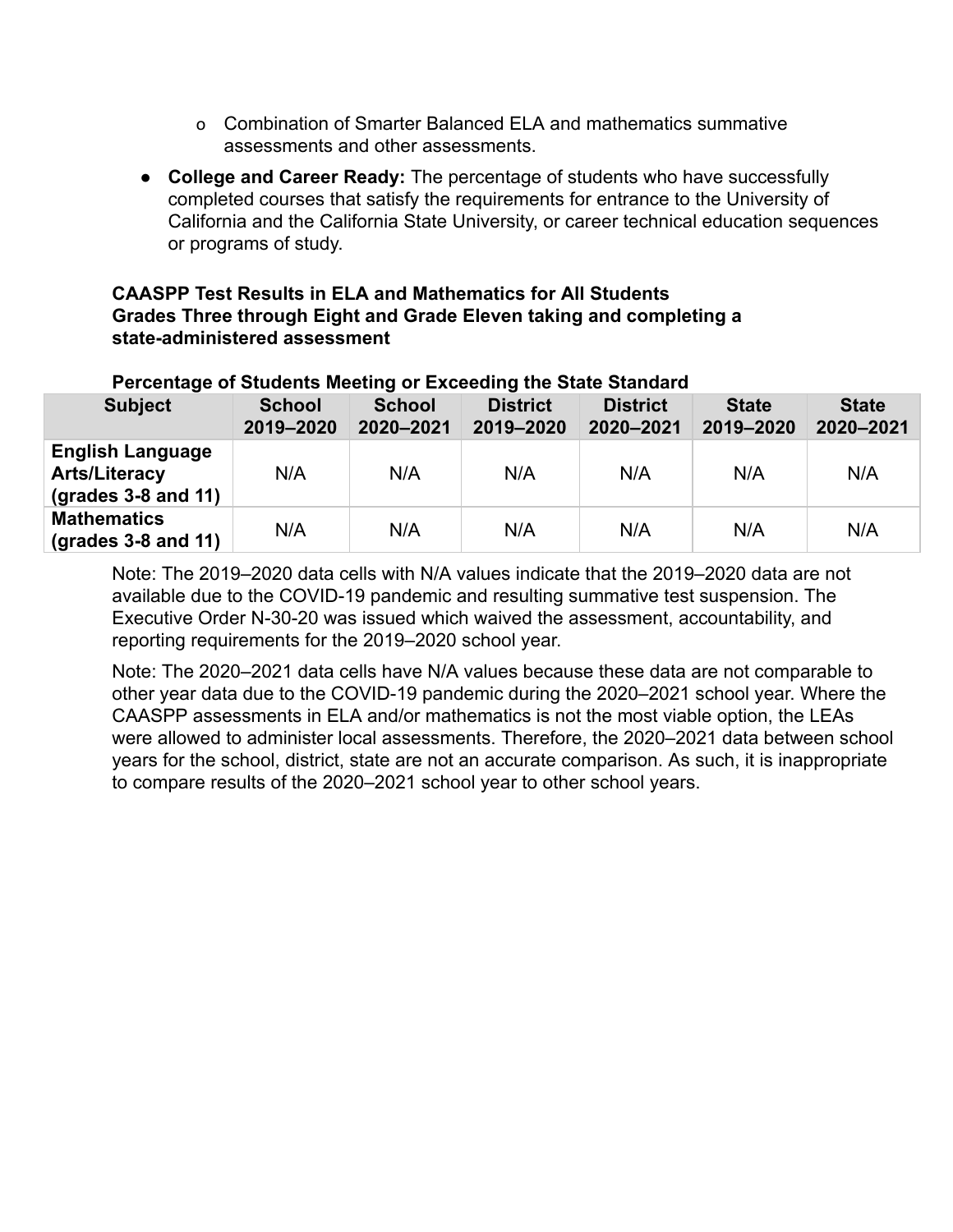### **CAASPP Test Results in ELA by Student Group for students taking and completing a state-administered assessment Grades Three through Eight and Grade Eleven (School Year 2020–2021)**

| <b>Student Group</b>                                           | <b>Total</b><br><b>Enrollment</b> | <b>Number</b><br><b>Tested</b> | <b>Percent</b><br><b>Tested</b> | <b>Percent</b><br><b>Not Tested</b> | <b>Percent</b><br>Met or<br><b>Exceeded</b> |
|----------------------------------------------------------------|-----------------------------------|--------------------------------|---------------------------------|-------------------------------------|---------------------------------------------|
| <b>All Students</b>                                            | 121                               | <b>NT</b>                      | <b>NT</b>                       | <b>NT</b>                           | <b>NT</b>                                   |
| <b>Female</b>                                                  | 61                                | <b>NT</b>                      | <b>NT</b>                       | <b>NT</b>                           | <b>NT</b>                                   |
| <b>Male</b>                                                    | 60                                | <b>NT</b>                      | <b>NT</b>                       | <b>NT</b>                           | <b>NT</b>                                   |
| American Indian or Alaska<br><b>Native</b>                     |                                   | <b>NT</b>                      | <b>NT</b>                       | <b>NT</b>                           | <b>NT</b>                                   |
| <b>Asian</b>                                                   | 20                                | <b>NT</b>                      | <b>NT</b>                       | <b>NT</b>                           | <b>NT</b>                                   |
| <b>Black or African American</b>                               | $\overline{\phantom{0}}$          | <b>NT</b>                      | ΝT                              | <b>NT</b>                           | <b>NT</b>                                   |
| <b>Filipino</b>                                                | $\mathbf 0$                       | <b>NT</b>                      | <b>NT</b>                       | <b>NT</b>                           | <b>NT</b>                                   |
| <b>Hispanic or Latino</b>                                      | 35                                | <b>NT</b>                      | ΝT                              | <b>NT</b>                           | NT                                          |
| <b>Native Hawaiian or Pacific</b><br><b>Islander</b>           | $\overline{0}$                    | <b>NT</b>                      | <b>NT</b>                       | <b>NT</b>                           | <b>NT</b>                                   |
| <b>Two or More Races</b>                                       | 20                                | <b>NT</b>                      | <b>NT</b>                       | <b>NT</b>                           | <b>NT</b>                                   |
| <b>White</b>                                                   | 34                                | <b>NT</b>                      | <b>NT</b>                       | <b>NT</b>                           | <b>NT</b>                                   |
| <b>English Learners</b>                                        | $\overline{\phantom{0}}$          | <b>NT</b>                      | <b>NT</b>                       | <b>NT</b>                           | <b>NT</b>                                   |
| <b>Foster Youth</b>                                            | $\overline{0}$                    | <b>NT</b>                      | <b>NT</b>                       | <b>NT</b>                           | <b>NT</b>                                   |
| <b>Homeless</b>                                                | $\overline{0}$                    | <b>NT</b>                      | <b>NT</b>                       | <b>NT</b>                           | <b>NT</b>                                   |
| <b>Military</b>                                                | $\overline{0}$                    | <b>NT</b>                      | <b>NT</b>                       | <b>NT</b>                           | <b>NT</b>                                   |
| Socioeconomically<br><b>Disadvantaged</b>                      | 46                                | <b>NT</b>                      | <b>NT</b>                       | <b>NT</b>                           | <b>NT</b>                                   |
| <b>Students Receiving Migrant</b><br><b>Education Services</b> | $\overline{0}$                    | <b>NT</b>                      | <b>NT</b>                       | <b>NT</b>                           | <b>NT</b>                                   |
| <b>Students with Disabilities</b>                              | 16                                | <b>NT</b>                      | <b>NT</b>                       | <b>NT</b>                           | <b>NT</b>                                   |

Note: N/T values indicate that this school did not test students using the CAASPP for ELA.

Note: Double dashes (--) appear in the table when the number of students is ten or less, either because the number of students in this category is too small for statistical accuracy or to protect student privacy.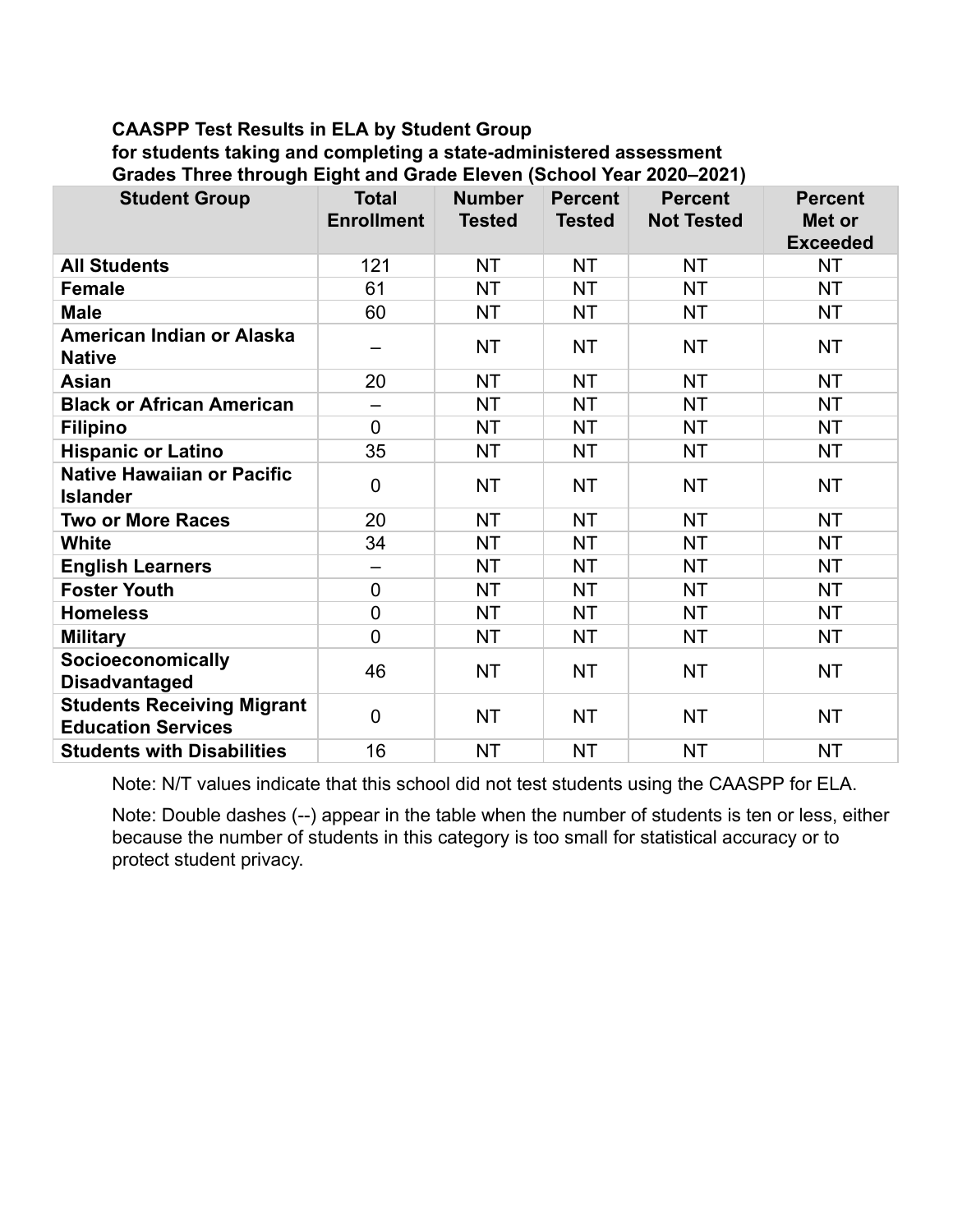### **CAASPP Test Results in Mathematics by Student Group for students taking and completing a state-administered assessment Grades Three through Eight and Grade Eleven (School Year 2020–2021)**

| <b>Student Group</b>                                                     | <b>Total</b><br><b>Enrollment</b> | <b>Number</b><br><b>Tested</b> | <b>Percent</b><br><b>Tested</b> | <b>Percent</b><br><b>Not Tested</b> | <b>Percent</b><br>Met or<br><b>Exceeded</b> |
|--------------------------------------------------------------------------|-----------------------------------|--------------------------------|---------------------------------|-------------------------------------|---------------------------------------------|
| <b>All Students</b>                                                      | 121                               | <b>NT</b>                      | <b>NT</b>                       | <b>NT</b>                           | <b>NT</b>                                   |
| <b>Female</b>                                                            | 61                                | <b>NT</b>                      | <b>NT</b>                       | <b>NT</b>                           | <b>NT</b>                                   |
| <b>Male</b>                                                              | 60                                | <b>NT</b>                      | <b>NT</b>                       | <b>NT</b>                           | <b>NT</b>                                   |
| American Indian or Alaska<br><b>Native</b>                               |                                   | <b>NT</b>                      | <b>NT</b>                       | <b>NT</b>                           | <b>NT</b>                                   |
| <b>Asian</b>                                                             | 20                                | <b>NT</b>                      | <b>NT</b>                       | <b>NT</b>                           | <b>NT</b>                                   |
| <b>Black or African American</b>                                         |                                   | <b>NT</b>                      | <b>NT</b>                       | <b>NT</b>                           | <b>NT</b>                                   |
| <b>Filipino</b>                                                          | $\overline{0}$                    | <b>NT</b>                      | <b>NT</b>                       | <b>NT</b>                           | <b>NT</b>                                   |
| <b>Hispanic or Latino</b>                                                | 35                                | <b>NT</b>                      | <b>NT</b>                       | <b>NT</b>                           | <b>NT</b>                                   |
| <b>Native Hawaiian or Pacific</b><br><b>Islander</b>                     | $\mathbf 0$                       | <b>NT</b>                      | <b>NT</b>                       | <b>NT</b>                           | <b>NT</b>                                   |
| <b>Two or More Races</b>                                                 | 20                                | <b>NT</b>                      | <b>NT</b>                       | <b>NT</b>                           | <b>NT</b>                                   |
| <b>White</b>                                                             | 34                                | <b>NT</b>                      | <b>NT</b>                       | <b>NT</b>                           | <b>NT</b>                                   |
| <b>English Learners</b>                                                  |                                   | <b>NT</b>                      | <b>NT</b>                       | <b>NT</b>                           | <b>NT</b>                                   |
| <b>Foster Youth</b>                                                      | $\overline{0}$                    | <b>NT</b>                      | <b>NT</b>                       | <b>NT</b>                           | <b>NT</b>                                   |
| <b>Homeless</b>                                                          | $\overline{0}$                    | <b>NT</b>                      | <b>NT</b>                       | <b>NT</b>                           | <b>NT</b>                                   |
| <b>Military</b>                                                          | $\overline{0}$                    | <b>NT</b>                      | <b>NT</b>                       | <b>NT</b>                           | <b>NT</b>                                   |
| Socioeconomically<br><b>Disadvantaged</b>                                | 46                                | <b>NT</b>                      | <b>NT</b>                       | <b>NT</b>                           | <b>NT</b>                                   |
| <b>Students Receiving</b><br><b>Migrant Education</b><br><b>Services</b> | $\mathbf 0$                       | <b>NT</b>                      | <b>NT</b>                       | <b>NT</b>                           | <b>NT</b>                                   |
| <b>Students with Disabilities</b>                                        | 16                                | <b>NT</b>                      | <b>NT</b>                       | <b>NT</b>                           | <b>NT</b>                                   |

Note: N/T values indicate that this school did not test students using the CAASPP for Mathematics.

Note: Double dashes (--) appear in the table when the number of students is ten or less, either because the number of students in this category is too small for statistical accuracy or to protect student privacy.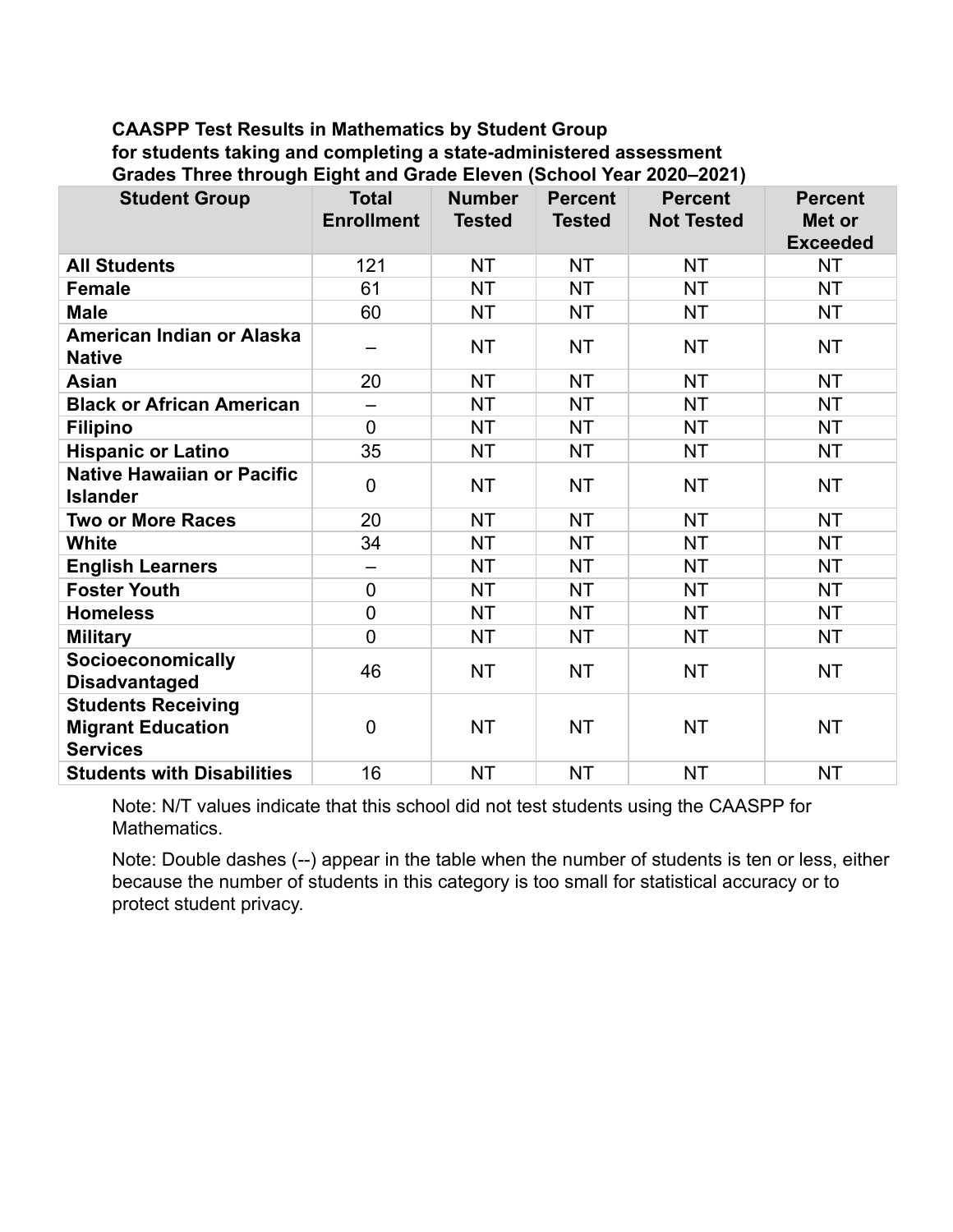## **Local Assessment Test Results in ELA by Student Group**

Assessment Name(s): Scholastic Reading Inventory

**Grades Three through Eight and Grade Eleven (School Year 2020–2021)**

| aaco milio ambagii Eigin and Orado Eiovon (Ochoor Ioan Evev Ioan)<br><b>Student Group</b> | <b>Total</b><br><b>Enrollment</b> | <b>Number</b><br><b>Tested</b> | <b>Percent</b><br><b>Tested</b> | <b>Percent</b><br><b>Not Tested</b> | <b>Percent</b><br><b>At or Above</b><br><b>Grade Level</b> |
|-------------------------------------------------------------------------------------------|-----------------------------------|--------------------------------|---------------------------------|-------------------------------------|------------------------------------------------------------|
| <b>All Students</b>                                                                       | 121                               | 119                            | 98%                             | 2%                                  | 76%                                                        |
| <b>Female</b>                                                                             | 61                                | 60                             | 98%                             | 2%                                  | 72%                                                        |
| <b>Male</b>                                                                               | 60                                | 59                             | 98%                             | 2%                                  | 80%                                                        |
| American Indian or<br><b>Alaska Native</b>                                                |                                   |                                |                                 |                                     |                                                            |
| <b>Asian</b>                                                                              | 20                                | 20                             | 100%                            | $\overline{0}$                      | 70%                                                        |
| <b>Black or African</b><br><b>American</b>                                                | 10                                | 10                             | 100%                            | $\mathbf 0$                         | 50%                                                        |
| <b>Filipino</b>                                                                           | $\overline{0}$                    | $\overline{0}$                 | $\overline{0}$                  | $\overline{0}$                      | $\mathbf 0$                                                |
| <b>Hispanic or Latino</b>                                                                 | 35                                | 34                             | 97%                             | 3%                                  | 71%                                                        |
| <b>Native Hawaiian or</b><br><b>Pacific Islander</b>                                      | $\overline{0}$                    | $\overline{0}$                 | $\mathbf 0$                     | $\mathbf 0$                         | $\mathbf 0$                                                |
| <b>Two or More Races</b>                                                                  | 20                                | 20                             | 100%                            | $\overline{0}$                      | 80%                                                        |
| <b>White</b>                                                                              | 34                                | 33                             | 97%                             | 3%                                  | 82%                                                        |
| <b>English Learners</b>                                                                   | $\overline{\phantom{0}}$          |                                |                                 | $\overline{\phantom{0}}$            |                                                            |
| <b>Foster Youth</b>                                                                       | $\overline{0}$                    | $\overline{0}$                 | $\overline{0}$                  | $\mathbf 0$                         | $\pmb{0}$                                                  |
| <b>Homeless</b>                                                                           | $\mathbf 0$                       | $\overline{0}$                 | $\overline{0}$                  | $\mathbf 0$                         | $\mathbf 0$                                                |
| <b>Military</b>                                                                           | $\overline{0}$                    | $\overline{0}$                 | $\overline{0}$                  | $\overline{0}$                      | $\overline{0}$                                             |
| <b>Socioeconomically</b><br><b>Disadvantaged</b>                                          | 46                                | 45                             | 98%                             | 2%                                  | 71%                                                        |
| <b>Students Receiving</b><br><b>Migrant Education</b><br><b>Services</b>                  | $\overline{0}$                    | $\overline{0}$                 | $\overline{0}$                  | $\overline{0}$                      | 0                                                          |
| <b>Students with Disabilities</b>                                                         | 14                                | 13                             | 93%                             | 7%                                  | 38%                                                        |

\*At or above the grade-level standard in the context of the local assessment administered.

Note: LEAs/schools will populate this table for schools in cases where the school administered a local assessment.

Note: LEAs/schools will populate double dashes (--) in this table when the number of students is ten or less, either because the number of students in this category is too small for statistical accuracy or to protect student privacy.

Note: In cases where the school administered only the CAASPP assessment, LEAs/schools will populate this table with "N/A" values in all cells, meaning this table is Not Applicable for this school.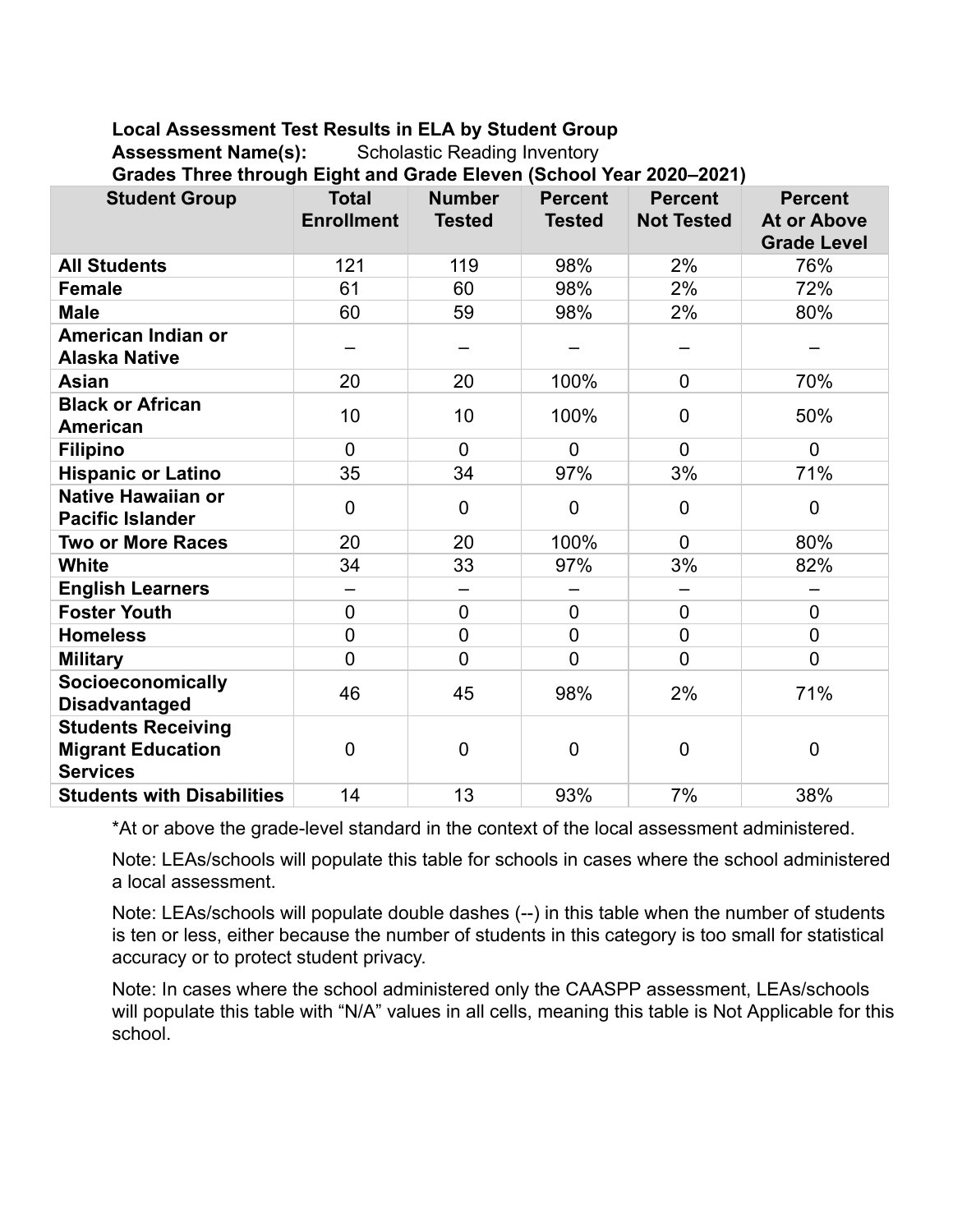**Local Assessment Test Results in Mathematics by Student Group**

Assessment Name(s): Scholastic Math Inventory

**Grades Three through Eight and Grade Eleven (School Year 2020–2021)**

| 0.0000 1.1100 0.100911 Eight and Orado Eleven (Ochool Teal Esse Zes I)<br><b>Student Group</b> | <b>Total</b>      | <b>Number</b>  | <b>Percent</b> | <b>Percent</b>    | <b>Percent</b>     |
|------------------------------------------------------------------------------------------------|-------------------|----------------|----------------|-------------------|--------------------|
|                                                                                                | <b>Enrollment</b> | <b>Tested</b>  | <b>Tested</b>  | <b>Not Tested</b> | <b>At or Above</b> |
|                                                                                                |                   |                |                |                   | <b>Grade Level</b> |
| <b>All Students</b>                                                                            | 121               | 94             | 78%            | 22%               | 14%                |
| <b>Female</b>                                                                                  | 61                | 48             | 79%            | 21%               | 13%                |
| <b>Male</b>                                                                                    | 60                | 46             | 77%            | 23%               | 12%                |
| American Indian or Alaska<br><b>Native</b>                                                     |                   |                |                |                   |                    |
| <b>Asian</b>                                                                                   | 20                | 18             | 90%            | 10%               | 28%                |
| <b>Black or African American</b>                                                               |                   |                |                |                   |                    |
| <b>Filipino</b>                                                                                | $\Omega$          | $\Omega$       | $\overline{0}$ | $\overline{0}$    | $\overline{0}$     |
| <b>Hispanic or Latino</b>                                                                      | 35                | 26             | 74%            | 26%               | 8%                 |
| <b>Native Hawaiian or Pacific</b><br><b>Islander</b>                                           | $\mathbf 0$       | $\mathbf 0$    | $\overline{0}$ | $\mathbf 0$       | $\mathbf 0$        |
| <b>Two or More Races</b>                                                                       | 20                | 16             | 80%            | 20%               | 0%                 |
| <b>White</b>                                                                                   | 34                | 26             | 76%            | 24%               | 15%                |
| <b>English Learners</b>                                                                        |                   |                |                |                   |                    |
| <b>Foster Youth</b>                                                                            | $\overline{0}$    | $\overline{0}$ | $\overline{0}$ | $\overline{0}$    | $\mathbf 0$        |
| <b>Homeless</b>                                                                                | $\overline{0}$    | $\mathbf 0$    | $\overline{0}$ | $\overline{0}$    | 0                  |
| <b>Military</b>                                                                                | $\overline{0}$    | $\overline{0}$ | $\overline{0}$ | $\overline{0}$    | $\overline{0}$     |
| Socioeconomically<br><b>Disadvantaged</b>                                                      | 46                | 37             | 80%            | 20%               | 8%                 |
| <b>Students Receiving</b><br><b>Migrant Education</b><br><b>Services</b>                       | $\mathbf 0$       | $\mathbf 0$    | $\overline{0}$ | $\mathbf 0$       | $\mathbf 0$        |
| <b>Students with Disabilities</b>                                                              | 14                | 12             | 86%            | 14%               | 0%                 |

\*At or above the grade-level standard in the context of the local assessment administered.

Note: LEAs/schools will populate this table for schools in cases where the school administered a local assessment.

Note: LEAs/schools will populate double dashes (--) in this table when the number of students is ten or less, either because the number of students in this category is too small for statistical accuracy or to protect student privacy.

Note: In cases where the school administered only the CAASPP assessment, LEAs/schools will populate this table with "N/A" values in all cells, meaning this table is Not Applicable for this school.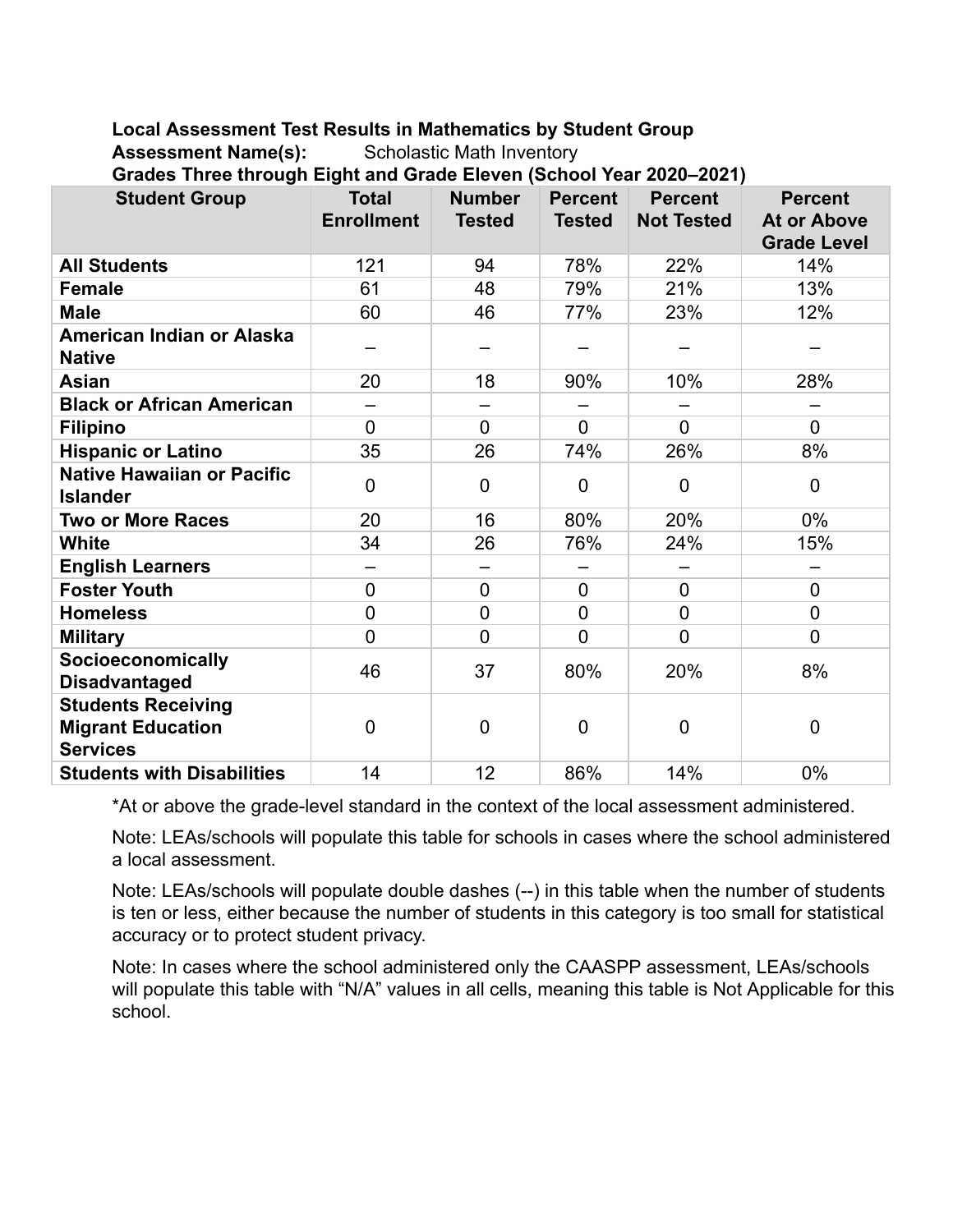### **CAASPP Test Results in Science for All Students Grades Five, Eight, and High School Percentage of Students Meeting or Exceeding the State Standard**

| <b>Subject</b>                                     | <b>School</b><br>2019-2020 | <b>School</b><br>2020-2021 | <b>District</b><br>$2019 -$<br>2020 | <b>District</b><br>$2020 -$<br>2021 | <b>State</b><br>2019-2020 | <b>State</b><br>2020-2021 |
|----------------------------------------------------|----------------------------|----------------------------|-------------------------------------|-------------------------------------|---------------------------|---------------------------|
| <b>Science</b><br>(grades 5, 8 and<br>high school) | N/T                        | N/T                        | N/A                                 | 60%                                 | N/A                       | 28.72%                    |

Note: The 2019–2020 data cells with N/A values indicate that the 2019–2020 data are not available due to the COVID-19 pandemic and resulting summative testing suspension. The Executive Order N-30-20 was issued which waived the assessment, accountability, and reporting requirements for the 2019–2020 school year.

Note: For any 2020–2021 data cells with N/T values indicate that this school did not test students using the CAASPP for Science.

# **CAASPP Test Results in Science by Student Group**

| Grades Five, Eight, and High School (School Year 2020-2021)              |                                   |                                |                                 |                                     |                                             |  |  |  |
|--------------------------------------------------------------------------|-----------------------------------|--------------------------------|---------------------------------|-------------------------------------|---------------------------------------------|--|--|--|
| <b>Student Group</b>                                                     | <b>Total</b><br><b>Enrollment</b> | <b>Number</b><br><b>Tested</b> | <b>Percent</b><br><b>Tested</b> | <b>Percent</b><br><b>Not Tested</b> | <b>Percent</b><br>Met or<br><b>Exceeded</b> |  |  |  |
| <b>All Students</b>                                                      | 120                               | <b>NT</b>                      | <b>NT</b>                       | <b>NT</b>                           | <b>NT</b>                                   |  |  |  |
| <b>Female</b>                                                            | 62                                | NT                             | NT.                             | NT.                                 | NT.                                         |  |  |  |
| <b>Male</b>                                                              | 58                                | <b>NT</b>                      | <b>NT</b>                       | <b>NT</b>                           | NT.                                         |  |  |  |
| American Indian or Alaska<br><b>Native</b>                               |                                   | NT                             | NT.                             | <b>NT</b>                           | <b>NT</b>                                   |  |  |  |
| Asian                                                                    | 12                                | NT                             | <b>NT</b>                       | NT.                                 | NT.                                         |  |  |  |
| <b>Black or African American</b>                                         | 14                                | <b>NT</b>                      | NT.                             | NT.                                 | <b>NT</b>                                   |  |  |  |
| <b>Filipino</b>                                                          | —                                 | NT                             | NT.                             | NT.                                 | NT                                          |  |  |  |
| <b>Hispanic or Latino</b>                                                | 40                                | NT                             | <b>NT</b>                       | NT.                                 | NT.                                         |  |  |  |
| <b>Native Hawaiian or Pacific</b><br><b>Islander</b>                     | $\Omega$                          | $\mathbf 0$                    | $\Omega$                        | $\mathbf{0}$                        | 0                                           |  |  |  |
| <b>Two or More Races</b>                                                 | 31                                | <b>NT</b>                      | <b>NT</b>                       | <b>NT</b>                           | NT.                                         |  |  |  |
| <b>White</b>                                                             | 21                                | <b>NT</b>                      | <b>NT</b>                       | <b>NT</b>                           | <b>NT</b>                                   |  |  |  |
| <b>English Learners</b>                                                  |                                   | <b>NT</b>                      | <b>NT</b>                       | <b>NT</b>                           | <b>NT</b>                                   |  |  |  |
| <b>Foster Youth</b>                                                      | $\mathbf 0$                       | $\mathbf 0$                    | $\mathbf 0$                     | $\mathbf{0}$                        | $\overline{0}$                              |  |  |  |
| <b>Homeless</b>                                                          | $\mathbf 0$                       | $\mathbf 0$                    | $\overline{0}$                  | $\mathbf 0$                         | $\overline{0}$                              |  |  |  |
| <b>Military</b>                                                          | $\overline{0}$                    | $\mathbf 0$                    | 0                               | $\overline{0}$                      | $\overline{0}$                              |  |  |  |
| Socioeconomically<br><b>Disadvantaged</b>                                | 66                                | <b>NT</b>                      | <b>NT</b>                       | <b>NT</b>                           | <b>NT</b>                                   |  |  |  |
| <b>Students Receiving</b><br><b>Migrant Education</b><br><b>Services</b> | $\mathbf 0$                       | $\mathbf 0$                    | 0                               | $\mathbf 0$                         | $\mathbf 0$                                 |  |  |  |

Note: N/T values indicate that this school did not test students using the CAASPP for Science.

**Students with Disabilities**  $\begin{array}{ccc} 22 & NT & NT & NT \\ \end{array}$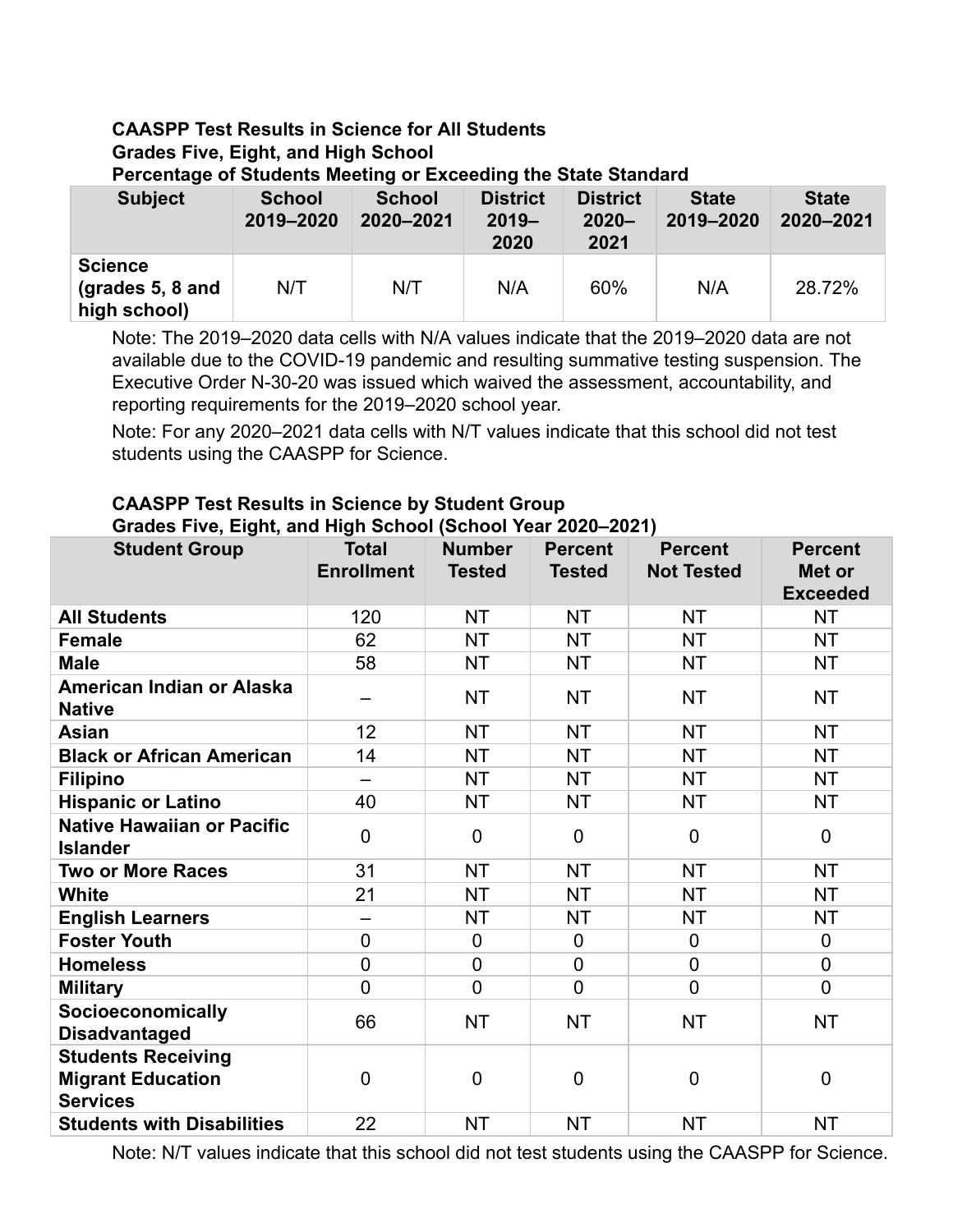## **Career Technical Education Programs (School Year 2020–2021)**

Gateway High School does not offer CTE pathway courses.

# **Career Technical Education (CTE) Participation**

**(School Year 2020–2021)**

| <b>Measure</b>                                                                                                                    | <b>CTE Program</b><br><b>Participation</b> |
|-----------------------------------------------------------------------------------------------------------------------------------|--------------------------------------------|
| Number of Pupils Participating in CTE                                                                                             |                                            |
| Percent of Pupils that Complete a CTE Program and Earn a High School<br><b>Diploma</b>                                            | 0                                          |
| Percent of CTE Courses that are Sequenced or Articulated Between the<br><b>School and Institutions of Postsecondary Education</b> | 0                                          |

**Course Enrollment/Completion of University of California (UC) and/or California State University (CSU) Admission Requirements**

| <b>UC/CSU Course Measure</b>                                                          | <b>Percent</b> |
|---------------------------------------------------------------------------------------|----------------|
| 2020–2021 Pupils Enrolled in Courses Required for UC/CSU Admission                    | 100%           |
| 2019–2020 Graduates Who Completed All Courses Required for UC/CSU<br><b>Admission</b> | 100%           |

# **State Priority: Other Pupil Outcomes**

The SARC provides the following information relevant to the State priority: Other Pupil Outcomes (Priority 8):

**●** Pupil outcomes in the subject area of physical education

### **California Physical Fitness Test Results (School Year 2020–2021)**

| <b>Grade</b><br>Level | <b>Percentage of Students</b><br><b>Meeting Four of Six</b><br><b>Fitness Standards</b> | <b>Percentage of Students</b><br><b>Meeting Five of Six</b><br><b>Fitness Standards</b> | <b>Percentage of Students</b><br><b>Meeting Six of Six</b><br><b>Fitness Standards</b> |
|-----------------------|-----------------------------------------------------------------------------------------|-----------------------------------------------------------------------------------------|----------------------------------------------------------------------------------------|
|                       | N/A                                                                                     | N/A                                                                                     | N/A                                                                                    |

Note: Due to the COVID-19 crisis, the Physical Fitness Test was suspended during the 2020–2021 school year and therefore no data are reported.

# **C. Engagement**

# **State Priority: Parental Involvement**

The SARC provides the following information relevant to the State priority: Parental Involvement (Priority 3):

● Efforts the school district makes to seek parent input in making decisions regarding the school district and at each school site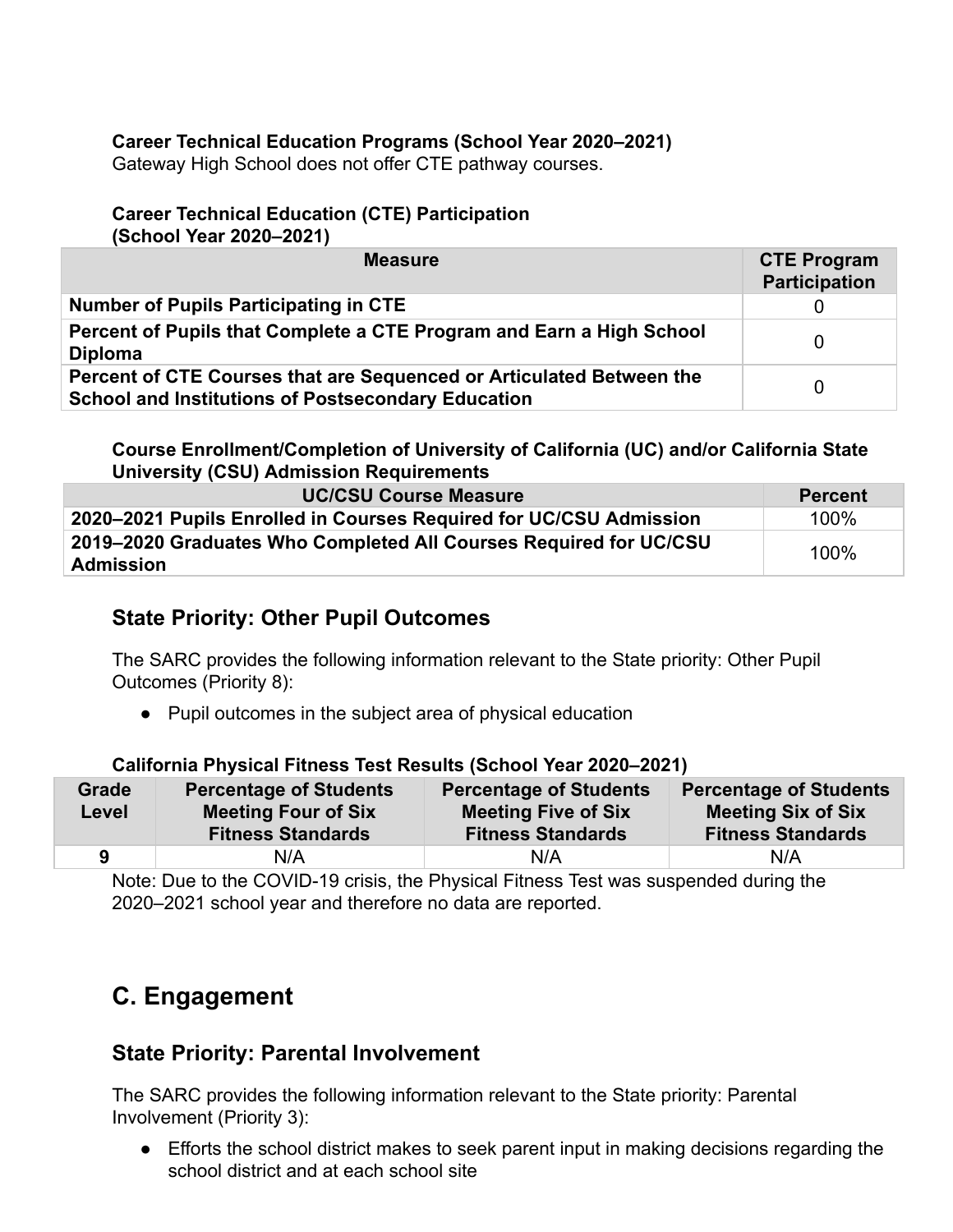## **Opportunities for Parental Involvement (School Year 2021–2022)**

We know that students are most successful when we create opportunities for our families to be engaged as integral parts of the school and learning process. At Gateway, here are some examples of the way we seek to support parent engagement and voice in our school:

- Providing opportunities for family members to participate in our Community Affairs Committee, an inclusive body that meets monthly and seeks to provide all caregivers and family members the opportunity to participate and have a voice in our school.
- Outreach to families and events to support family involvement in post-secondary preparation (e.g. "College Corner" newsletter, 12th grade nights, Financial Aid and FAFSA evening workshops, college admission case study event for families of 10th and 11th graders)
- Outreach to develop partnerships with families, especially those from historically marginalized communities (e.g. Advisors reach out to their advisees' families to extend personal invitations to conferences and Back to School Night in an effort to build connections and relationships; family education workshops such as "Supporting Your Child Academically" and "Improving Communication with Your Child")
- Providing flexible opportunities for family and community members to volunteer

# **State Priority: Pupil Engagement**

The SARC provides the following information relevant to the State priority: Pupil Engagement (Priority 5):

- High school dropout rates;
- High school graduation rates; and
- Chronic Absenteeism

|                        |                  | $-$ . The same complete $\sim$ . The same contract of the same $\sim$ . The same contract of the same contract of the same contract of the same contract of the same contract of the same contract of the same contract of the sa |                  |                                                                     |                                         |       |      |             |                     |  |
|------------------------|------------------|-----------------------------------------------------------------------------------------------------------------------------------------------------------------------------------------------------------------------------------|------------------|---------------------------------------------------------------------|-----------------------------------------|-------|------|-------------|---------------------|--|
| <b>Indicator</b>       | $2018 -$<br>2019 | $2019 -$<br>2020                                                                                                                                                                                                                  | $2020 -$<br>2021 | School School School District District District State State<br>2019 | 2018-2019-2020-2018-2019-2020-2<br>2020 | 2021  | 2019 | 2020        | <b>State</b><br>021 |  |
| <b>Dropout Rate</b>    | 4.20             | 2.60                                                                                                                                                                                                                              | 1.60             | 30.90                                                               | 12.60                                   | 36.60 | 9.00 | 8.90        | 9.40                |  |
| <b>Graduation Rate</b> | 94.20 97.40      |                                                                                                                                                                                                                                   | 95.90            | 64.60                                                               | 79.20                                   | 58.20 |      | 84.50 84.20 | 83.60               |  |

### **Dropout Rate and Graduation Rate (Four-Year Cohort Rate)**

# **Graduation Rate by Student Group (Four-Year Cohort Rate)**

**(School Year 2020–2021)**

| <b>Student Group</b>             | <b>Number of Students</b><br>in Cohort | <b>Number of Cohort</b><br><b>Graduates</b> | <b>Cohort</b><br><b>Graduation</b><br>Rate |
|----------------------------------|----------------------------------------|---------------------------------------------|--------------------------------------------|
| <b>All Students</b>              | 122                                    | 117                                         | 95.90%                                     |
| <b>Female</b>                    | 63                                     | 59                                          | 93.70%                                     |
| <b>Male</b>                      | 59                                     | 58                                          | 98.3%                                      |
| <b>Non-Binary</b>                | 0                                      | 0                                           | $0\%$                                      |
| American Indian or Alaska Native | 12                                     | 12                                          | 100%                                       |
| <b>Asian</b>                     |                                        |                                             |                                            |
| <b>Black or African American</b> | 14                                     | 14                                          | 100%                                       |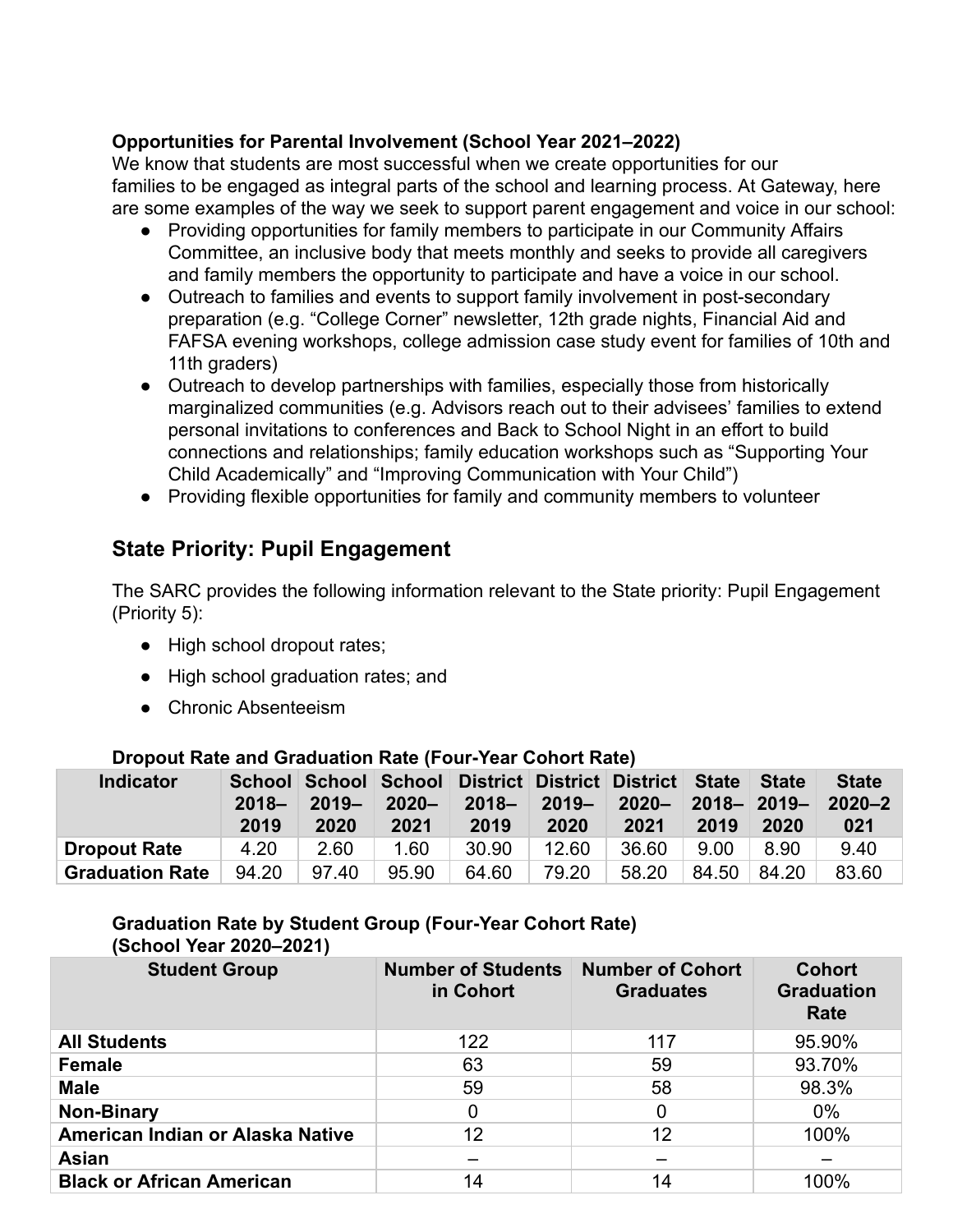| <b>Filipino</b>                                                |    |    |        |
|----------------------------------------------------------------|----|----|--------|
| <b>Hispanic or Latino</b>                                      | 40 | 39 | 97.50% |
| Native Hawaiian or Pacific Islander                            | 0  | 0  | $0\%$  |
| <b>Two or More Races</b>                                       |    |    |        |
| White                                                          | 22 | 21 | 95.5%  |
| <b>English Learners</b>                                        |    |    |        |
| <b>Foster Youth</b>                                            |    |    | $0\%$  |
| <b>Homeless</b>                                                |    |    | $0\%$  |
| <b>Socioeconomically Disadvantaged</b>                         | 79 | 76 | 96.2%  |
| <b>Students Receiving Migrant</b><br><b>Education Services</b> |    | 0  | 0%     |
| <b>Students with Disabilities</b>                              | 24 | 22 | 91.7%  |

For information on the Four-Year Adjusted Cohort Graduation Rate (ACGR), visit the CDE Adjusted Cohort Graduation Rate web page at <https://www.cde.ca.gov/ds/ad/acgrinfo.asp>.

#### **Chronic Absenteeism by Student Group (School Year 2020–2021)**

| <b>Student Group</b>                                                     | <b>Cumulative</b><br><b>Enrollment</b> | <b>Chronic</b><br><b>Absenteeism</b><br><b>Eligible</b><br><b>Enrollment</b> | <b>Chronic</b><br>Absenteeism<br><b>Count</b> | <b>Chronic</b><br><b>Absenteeism</b><br>Rate |
|--------------------------------------------------------------------------|----------------------------------------|------------------------------------------------------------------------------|-----------------------------------------------|----------------------------------------------|
| <b>All Students</b>                                                      | 522                                    | 512                                                                          | 68                                            | 13.3%                                        |
| <b>Female</b>                                                            | 257                                    | 250                                                                          | 26                                            | 10.4%                                        |
| <b>Male</b>                                                              | 265                                    | 262                                                                          | 42                                            | 16.0%                                        |
| American Indian or Alaska<br><b>Native</b>                               | 71                                     | 65                                                                           | $\overline{2}$                                | 3.1%                                         |
| Asian                                                                    |                                        |                                                                              |                                               |                                              |
| <b>Black or African American</b>                                         | 52                                     | 52                                                                           | 13                                            | 25.0%                                        |
| <b>Filipino</b>                                                          |                                        |                                                                              |                                               |                                              |
| <b>Hispanic or Latino</b>                                                | 188                                    | 186                                                                          | 29                                            | 15.6%                                        |
| <b>Native Hawaiian or Pacific</b><br><b>Islander</b>                     | $\overline{0}$                         | $\overline{0}$                                                               | $\overline{0}$                                | $0\%$                                        |
| <b>Two or More Races</b>                                                 | 52                                     | 52                                                                           | $\overline{2}$                                | 3.8%                                         |
| <b>White</b>                                                             | 83                                     | 82                                                                           | 10                                            | 12.2%                                        |
| <b>English Learners</b>                                                  | 37                                     | 37                                                                           | $\overline{4}$                                | 10.8%                                        |
| <b>Foster Youth</b>                                                      | $\overline{0}$                         | $\mathbf 0$                                                                  | $\overline{0}$                                | $0\%$                                        |
| <b>Homeless</b>                                                          | $\Omega$                               | $\overline{0}$                                                               | $\overline{0}$                                | 0%                                           |
| Socioeconomically<br><b>Disadvantaged</b>                                | 266                                    | 261                                                                          | 42                                            | 16.1%                                        |
| <b>Students Receiving</b><br><b>Migrant Education</b><br><b>Services</b> | $\overline{0}$                         | 0                                                                            | $\overline{0}$                                | 0%                                           |
| <b>Students with Disabilities</b>                                        | 94                                     | 93                                                                           | 21                                            | 22.6%                                        |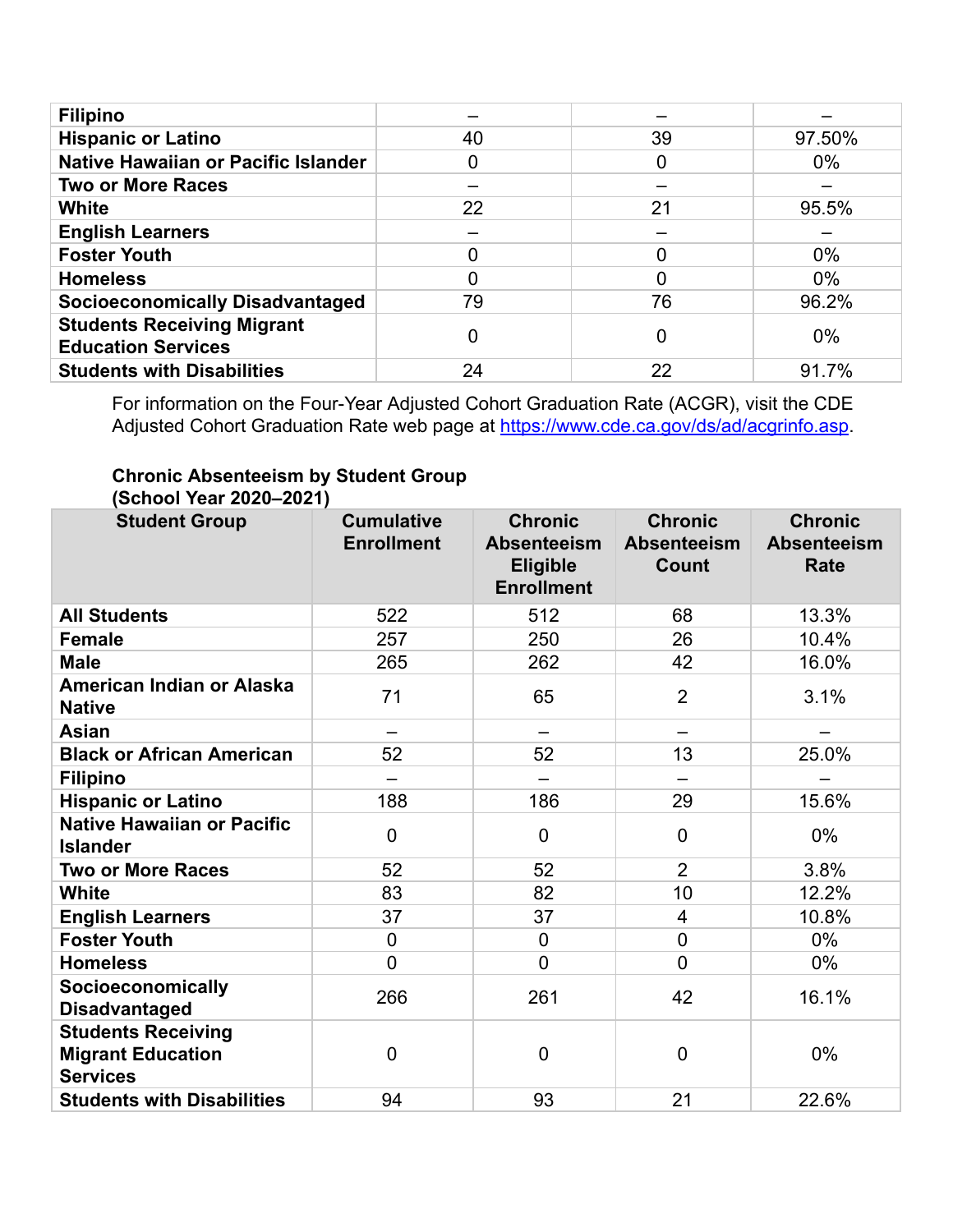# **State Priority: School Climate**

The SARC provides the following information relevant to the State priority: School Climate (Priority 6):

- Pupil suspension rates;
- Pupil expulsion rates; and
- Other local measures on the sense of safety

### **Suspensions and Expulsions**

### **(data collected between July through June, each full school year respectively)**

| Rate               | <b>School</b><br>2018-2019 | <b>School</b><br>2020-2021 | <b>District</b><br>2018-2019 | <b>District</b><br>2020-2021 | <b>State</b><br>2018-2019 | <b>State</b><br>2020-2021 |
|--------------------|----------------------------|----------------------------|------------------------------|------------------------------|---------------------------|---------------------------|
| <b>Suspensions</b> | 4.85%                      | $0.77\%$                   | 1 71%                        | $0.02\%$                     | 3.47%                     | $0.20\%$                  |
| <b>Expulsions</b>  | $0\%$                      | ገ%                         | 0%                           | $0\%$                        | $0.08\%$                  | 0%                        |

Note: Data collected during the 2020–21 school year may not be comparable to earlier years of this collection due to differences in learning mode instruction in response to the COVID-19 pandemic.

### **Suspensions and Expulsions for School Year 2019–2020 Only**

**(data collected between July through February, partial school year due to the COVID-19 pandemic)**

| Rate               | <b>School 2019-2020</b> | <b>District 2019-2020</b> | State 2019-2020 |
|--------------------|-------------------------|---------------------------|-----------------|
| <b>Suspensions</b> | 3.91%                   | $1.31\%$                  | 2.45%           |
| <b>Expulsions</b>  | 0%                      | 0.01%                     | $0.05\%$        |

Note: The 2019–2020 suspensions and expulsions rate data are not comparable to other year data because the 2019–2020 school year is a partial school year due to the COVID-19 crisis. As such, it would be inappropriate to make any comparisons in rates of suspensions and expulsions in the 2019–2020 school year compared to other school years.

#### **Suspensions and Expulsions by Student Group (School Year 2020–2021)**

| <b>Student Group</b>                | <b>Suspensions Rate</b> | <b>Expulsions Rate</b> |
|-------------------------------------|-------------------------|------------------------|
| <b>All Students</b>                 | 0.77%                   | $0\%$                  |
| <b>Female</b>                       | 0.39%                   | $0\%$                  |
| <b>Male</b>                         | 1.13%                   | $0\%$                  |
| <b>Non-Binary</b>                   | $0\%$                   | $0\%$                  |
| American Indian or Alaska Native    | 1.41%                   | $0\%$                  |
| Asian                               | $0\%$                   | $0\%$                  |
| <b>Black or African American</b>    | $0\%$                   | $0\%$                  |
| <b>Filipino</b>                     | $0\%$                   | $0\%$                  |
| <b>Hispanic or Latino</b>           | 1.06%                   | $0\%$                  |
| Native Hawaiian or Pacific Islander | $0\%$                   | $0\%$                  |
| <b>Two or More Races</b>            | $0\%$                   | $0\%$                  |
| White                               | 1.2%                    | $0\%$                  |
| <b>English Learners</b>             | $0\%$                   | $0\%$                  |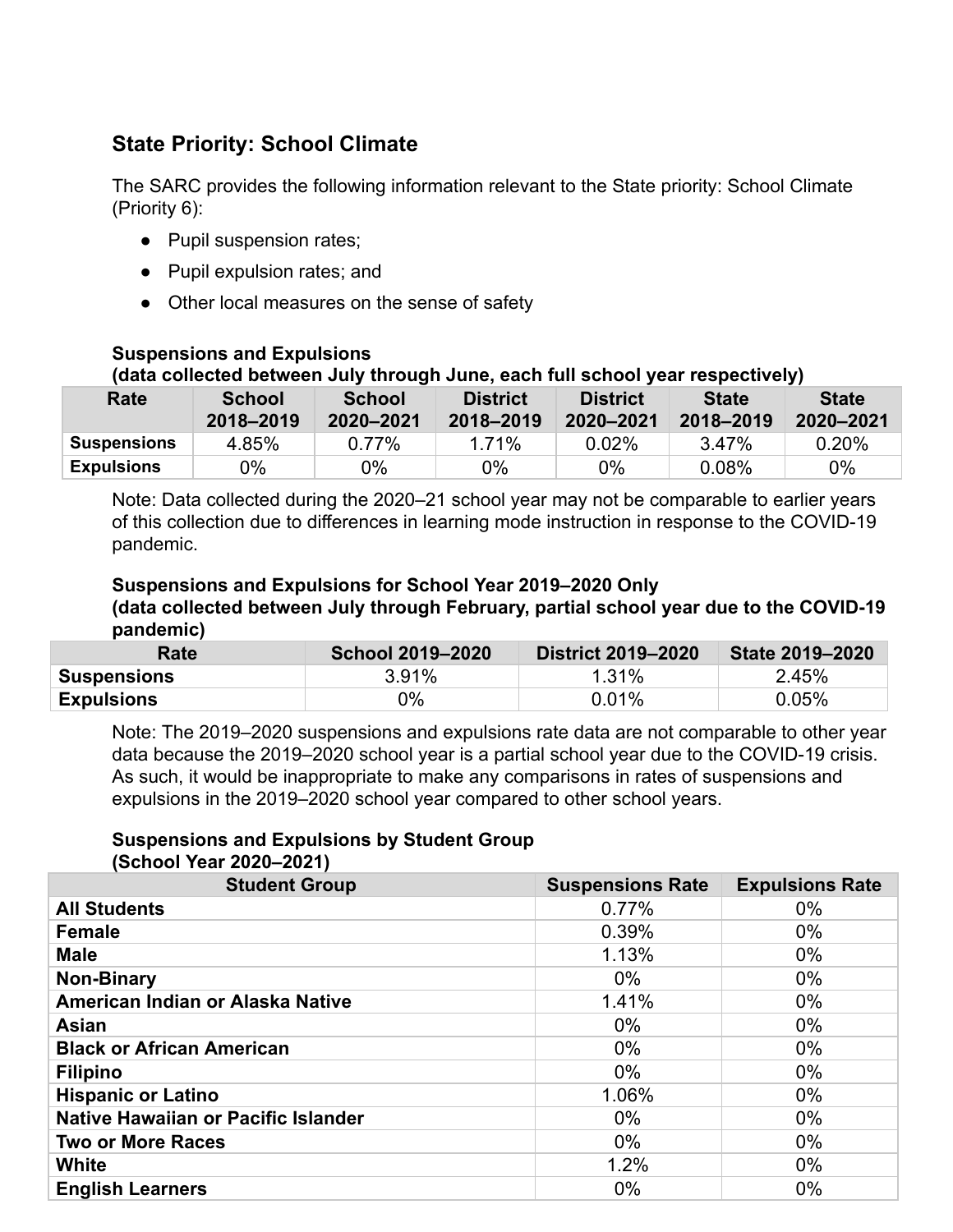| <b>Foster Youth</b>                                  | $0\%$ | $0\%$ |
|------------------------------------------------------|-------|-------|
| <b>Homeless</b>                                      | $0\%$ | $0\%$ |
| <b>Socioeconomically Disadvantaged</b>               | 0.38% | $0\%$ |
| <b>Students Receiving Migrant Education Services</b> | $0\%$ | $0\%$ |
| <b>Students with Disabilities</b>                    | 3.19% | $0\%$ |

### **School Safety Plan (School Year 2021–2022)**

Gateway maintains a School Safety Plan as a resource for prevention/mitigation, preparedness, response, and recovery planning and training. It is a living document that is updated annually and as necessary to meet site, District, and community needs and/or requirements. The purpose of this plan is to provide emergency response instructions, information and guidelines to protect the safety and well being of students and staff at the time of an emergency while classes or school-sponsored events are in session on our campus.

The plan objective is to protect the safety and welfare of students and staff, provide for a safe and coordinated response to emergency situations, protect the School's facilities and property, enable the School to restore normal conditions with minimal confusion in the shortest time possible and to provide for interface and coordination between the School, families and the community-wide Emergency Response centers.

Additionally, at Gateway High School we administer the California Healthy Kids Survey (CHKS) to students in grades 9-12 every other year and internal student surveys in years in which we do not administer the CHKS. We last administered the CHKS during the 2019-2020 school year. We reviewed the results as a whole and also with particular attention paid to questions related to student perceptions of school safety and connectedness. We disaggregated our data to look at relevant subgroups including ethnicity/race, grade levels, and gender. Though there were differences among these groups on certain questions, we found no discernible trends across multiple questions or subjects.

We are pleased to report the following results of the survey:

Across all students at Gateway High School, 92% responded that they feel connected to school, with 55% reporting feeling highly connected and 37% reporting feeling connected.

Across all students at Gateway High School, 80% responded that they feel like their teachers care about them, with 40% reporting that this statement is very true and 40% reporting that the statement is true.

Across all students at Gateway High School, 91% responded that they feel safe in my school.

# **D. Other SARC Information**

The information in this section is required to be in the SARC but is not included in the state priorities for LCFF.

\*Number of classes indicates how many classes fall into each size category (a range of total students per class).

\*\* "Other" category is for multi-grade level classes.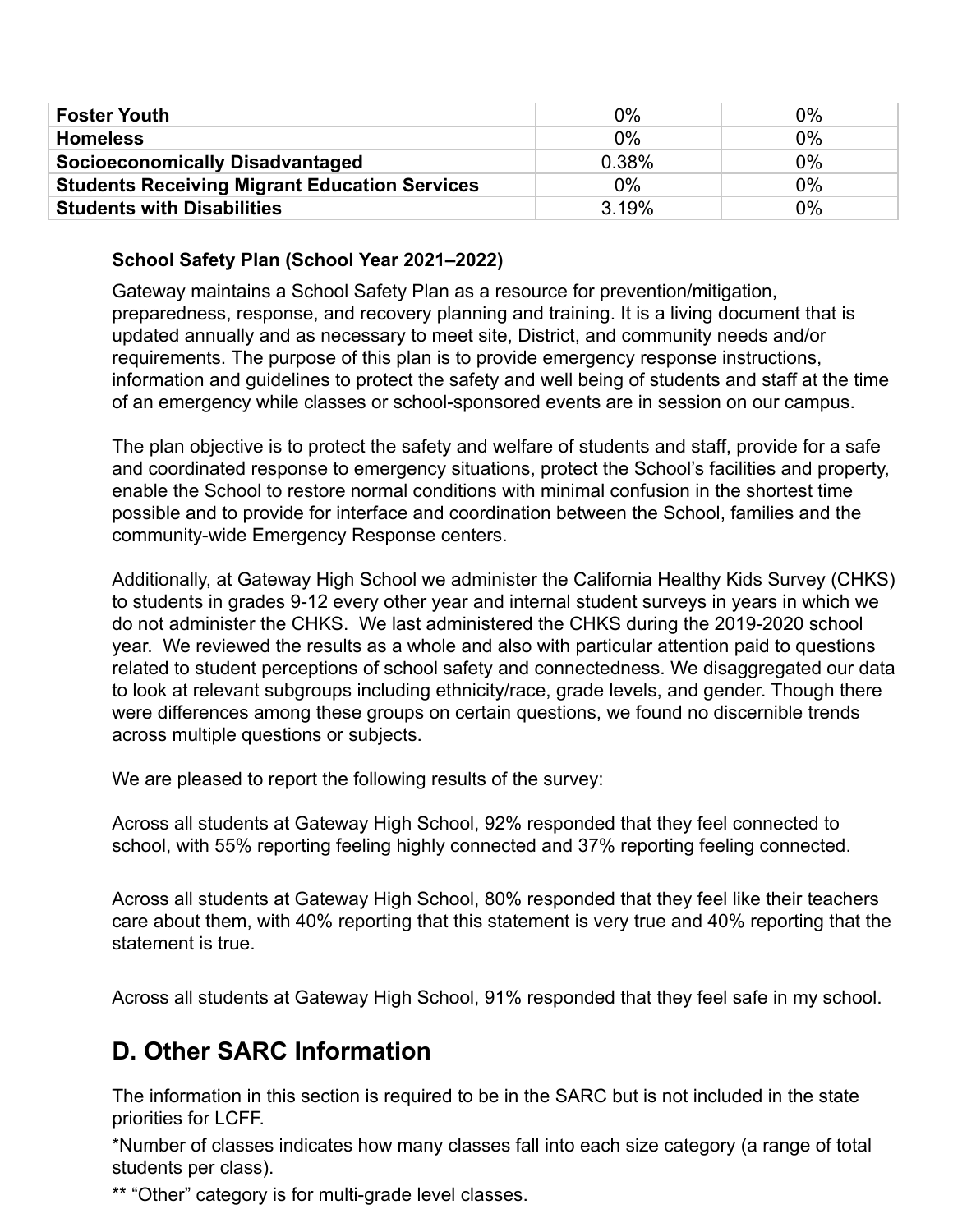| <u> Junuur Iuur Iuru Iuru</u> |                                     |                            |                                   |                                  |  |
|-------------------------------|-------------------------------------|----------------------------|-----------------------------------|----------------------------------|--|
| <b>Subject</b>                | <b>Average Class</b><br><b>Size</b> | Number of<br>Classes* 1-22 | <b>Number of</b><br>Classes*23-32 | <b>Number of</b><br>Classes* 33+ |  |
| <b>English Language Arts</b>  | 22                                  | ხ                          |                                   |                                  |  |
| <b>Mathematics</b>            | 23                                  | 12                         |                                   |                                  |  |
| <b>Science</b>                | 22                                  | 14                         | 10                                |                                  |  |
| <b>Social Science</b>         | 22                                  | 9                          | 13                                |                                  |  |

# **Average Class Size and Class Size Distribution (Secondary) (School Year 2018–2019)**

\*Number of classes indicates how many classrooms fall into each size category (a range of total students per classroom). At the secondary school level, this information is reported by subject area rather than grade level.

#### **Average Class Size and Class Size Distribution (Secondary) (School Year 2019–2020)**

| <b>Subject</b>               | <b>Average Class</b><br><b>Size</b> | <b>Number of</b><br>Classes* 1-22 | <b>Number of</b><br><b>Classes* 23-32</b> | <b>Number of</b><br>Classes* 33+ |  |
|------------------------------|-------------------------------------|-----------------------------------|-------------------------------------------|----------------------------------|--|
| <b>English Language Arts</b> | 23                                  |                                   |                                           |                                  |  |
| <b>Mathematics</b>           | 23                                  |                                   | 13                                        |                                  |  |
| <b>Science</b>               | 22                                  | 13                                |                                           |                                  |  |
| <b>Social Science</b>        | 23                                  |                                   |                                           |                                  |  |

\*Number of classes indicates how many classrooms fall into each size category (a range of total students per classroom). At the secondary school level, this information is reported by subject area rather than grade level.

#### **Average Class Size and Class Size Distribution (Secondary) (School Year 2020–2021)**

| <b>Subject</b>               | <b>Average Class</b><br><b>Size</b> | <b>Number of</b><br>Classes*1-22 | <b>Number of</b><br><b>Classes* 23-32</b> | <b>Number of</b><br>Classes* 33+ |
|------------------------------|-------------------------------------|----------------------------------|-------------------------------------------|----------------------------------|
| <b>English Language Arts</b> | 25                                  |                                  | 18                                        |                                  |
| <b>Mathematics</b>           | 25                                  |                                  | 13                                        |                                  |
| <b>Science</b>               | 23                                  |                                  |                                           |                                  |
| <b>Social Science</b>        | 24                                  |                                  |                                           |                                  |

\*Number of classes indicates how many classrooms fall into each size category (a range of total students per classroom). At the secondary school level, this information is reported by subject area rather than grade level.

## **Ratio of Pupils to Academic Counselor (School Year 2020–2021)**

| Title                                | <b>Ratio</b>   |  |
|--------------------------------------|----------------|--|
| <b>Pupils to Academic Counselor*</b> | 1/252, 2.0 FTE |  |

\*One full time equivalent (FTE) equals one staff member working full time; one FTE could also represent two staff members who each work 50 percent of full time.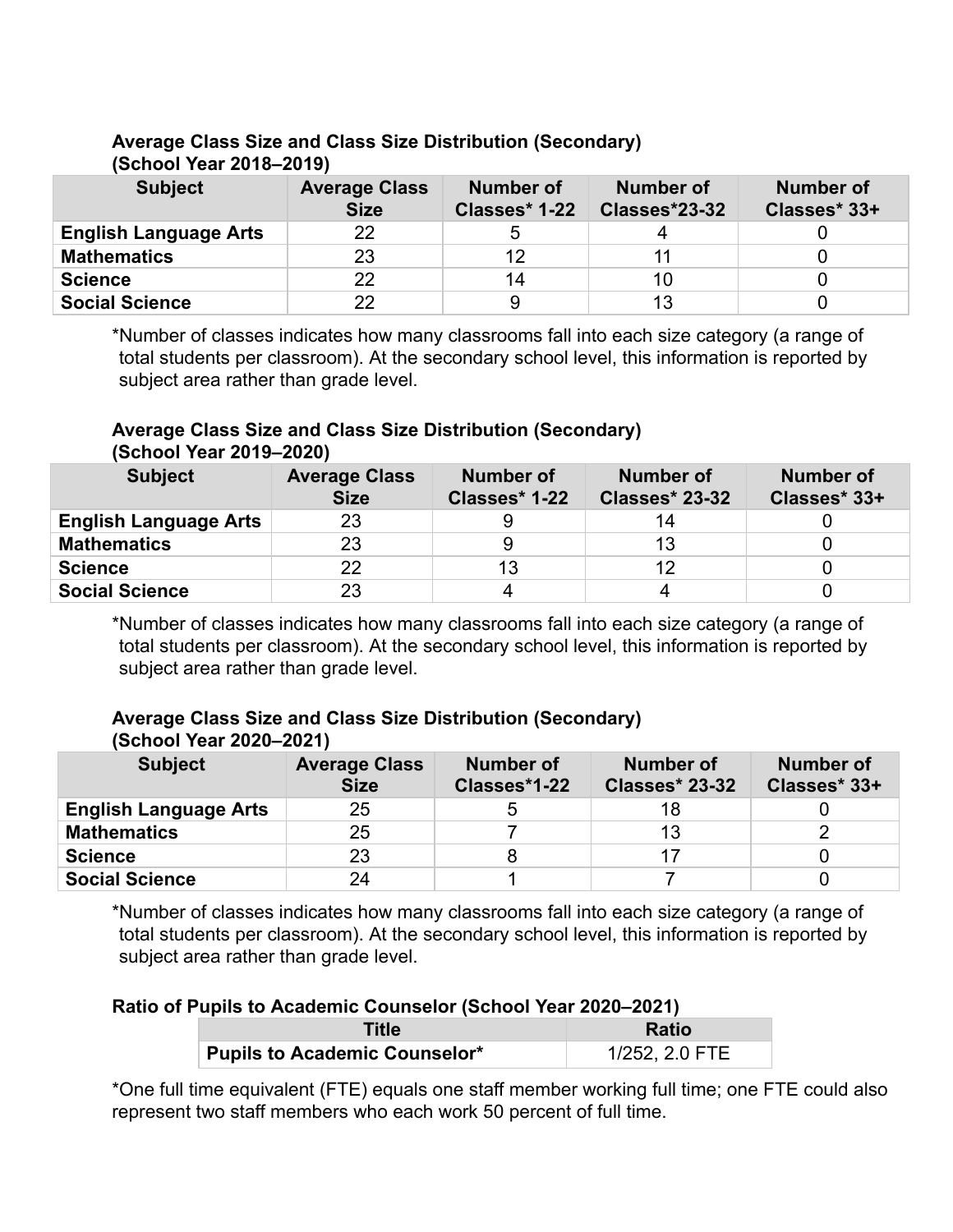### **Student Support Services Staff (School Year 2020–2021)**

| <b>Title</b>                                                         | Number of FTE*<br><b>Assigned to School</b> |
|----------------------------------------------------------------------|---------------------------------------------|
| <b>Counselor (Academic, Social/Behavioral or Career Development)</b> |                                             |
| Library Media Teacher (Librarian)                                    |                                             |
| <b>Library Media Services Staff (Paraprofessional)</b>               |                                             |
| <b>Psychologist</b>                                                  |                                             |
| <b>Social Worker</b>                                                 |                                             |
| <b>Nurse</b>                                                         |                                             |
| <b>Speech/Language/Hearing Specialist</b>                            |                                             |
| <b>Resource Specialist (non-teaching)</b>                            |                                             |
| <b>Other</b>                                                         |                                             |

\*One full time equivalent (FTE) equals one staff member working full time; one FTE could also represent two staff members who each work 50 percent of full time.

### **Teacher and Administrative Salaries (Fiscal Year 2019–2020)**

| Category                                             | <b>District</b><br><b>Amount</b> | <b>State Average</b><br><b>For Districts In Same Category</b> |
|------------------------------------------------------|----------------------------------|---------------------------------------------------------------|
| <b>Beginning Teacher Salary</b>                      | 50865.00                         | 50897.00                                                      |
| <b>Mid-Range Teacher Salary</b>                      | 83205.00                         | 78461.00                                                      |
| <b>Highest Teacher Salary</b>                        | 103969.00                        | 104322.00                                                     |
| <b>Average Principal Salary (Elementary)</b>         | 126740.00                        | 131863.00                                                     |
| <b>Average Principal Salary (Middle)</b>             | 132675.00                        | 137086.00                                                     |
| <b>Average Principal Salary (High)</b>               | 137989.00                        | 151143.00                                                     |
| <b>Superintendent Salary</b>                         | 310000.00                        | 297037.00                                                     |
| <b>Percent of Budget for Teacher Salaries</b>        | 33.00                            | 32.00                                                         |
| <b>Percent of Budget for Administrative Salaries</b> | 7.00                             | 5.00                                                          |

For detailed information on salaries, see the CDE Certificated Salaries & Benefits web page at [https://www.cde.ca.gov/ds/fd/cs/.](https://www.cde.ca.gov/ds/fd/cs/)

## **Advanced Placement (AP) Courses (School Year 2020–2021)**

**Percent of Students in AP Courses***:* 36.9%

| <b>Subject</b>                   | <b>Number of AP Courses Offered*</b> |
|----------------------------------|--------------------------------------|
| <b>Computer Science</b>          |                                      |
| <b>English</b>                   |                                      |
| <b>Fine and Performing Arts</b>  |                                      |
| <b>Foreign Language</b>          |                                      |
| <b>Mathematics</b>               |                                      |
| <b>Science</b>                   |                                      |
| <b>Social Science</b>            |                                      |
| <b>Total AP Courses Offered*</b> | 12                                   |

\*Where there are student course enrollments of at least one student.